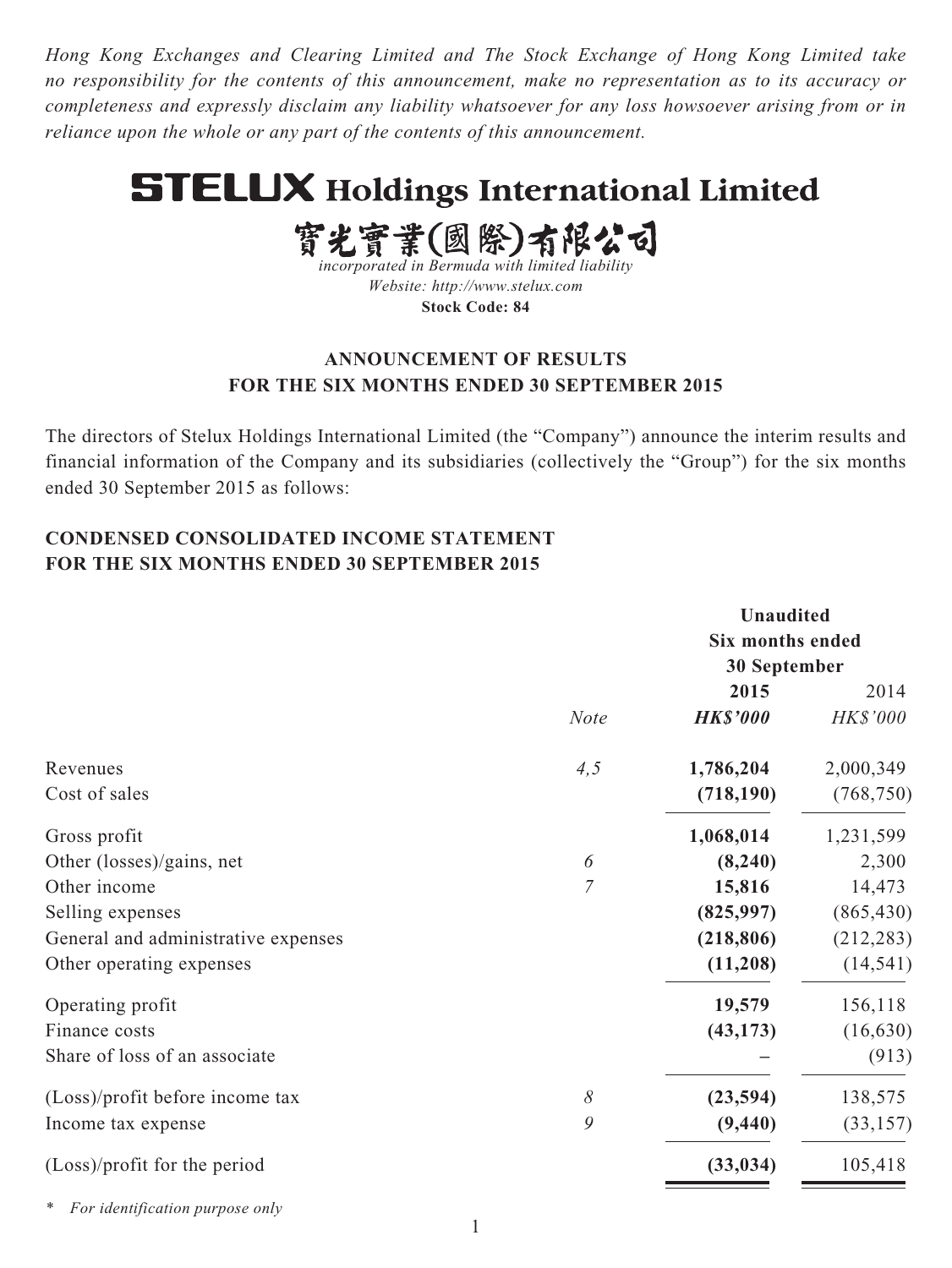# **CONDENSED CONSOLIDATED INCOME STATEMENT (Continued)**

|                                                                                                  |             | <b>Unaudited</b><br><b>Six months ended</b><br>30 September |                         |  |
|--------------------------------------------------------------------------------------------------|-------------|-------------------------------------------------------------|-------------------------|--|
|                                                                                                  | <b>Note</b> | 2015<br><b>HK\$'000</b>                                     | 2014<br><b>HK\$'000</b> |  |
| Attributable to:<br>Equity holders of the Company<br>Non-controlling interests                   |             | (33,079)<br>45                                              | 105,196<br>222          |  |
| (Loss)/profit for the period                                                                     |             | (33, 034)                                                   | 105,418                 |  |
| Dividends                                                                                        | 10          |                                                             | 20,929                  |  |
| (Loss)/earnings per share for (loss)/profit attributable to<br>the equity holders of the Company | 11          | <b>HK</b> cents                                             | HK cents                |  |
| $-$ Basic<br>- Diluted                                                                           |             | (3.16)<br>(3.16)                                            | 10.05<br>9.41           |  |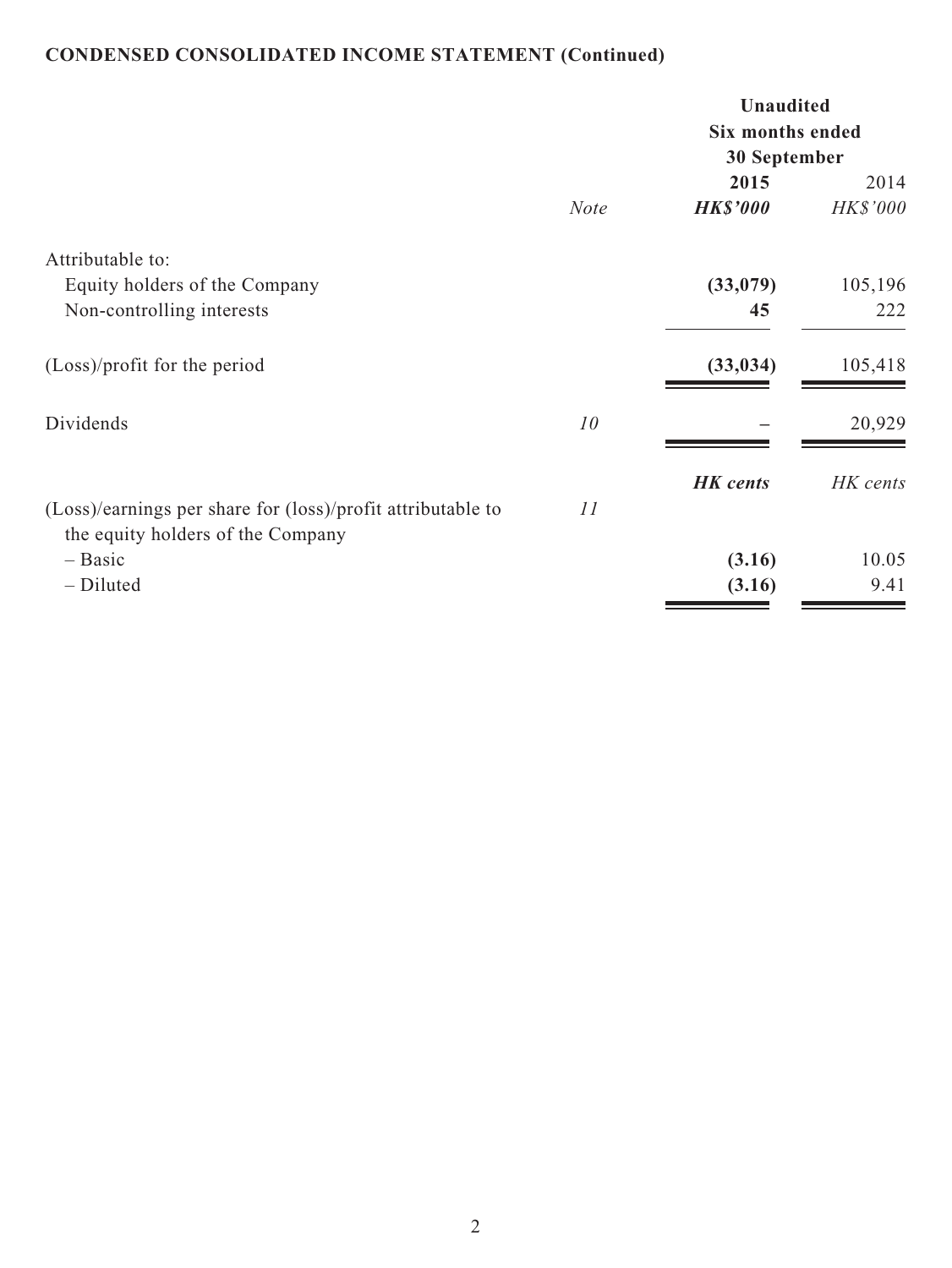# **CONDENSED CONSOLIDATED STATEMENT OF COMPREHENSIVE INCOME FOR THE SIX MONTHS ENDED 30 SEPTEMBER 2015**

|                                                                | <b>Unaudited</b>        |          |
|----------------------------------------------------------------|-------------------------|----------|
|                                                                | <b>Six months ended</b> |          |
|                                                                | 30 September            |          |
|                                                                | 2015                    | 2014     |
|                                                                | <b>HK\$'000</b>         | HK\$'000 |
| (Loss)/profit for the period                                   | (33, 034)               | 105,418  |
| Other comprehensive (loss)/income:                             |                         |          |
| Items that may be reclassified subsequently to profit or loss: |                         |          |
| Exchange differences                                           | (57, 398)               | 19,182   |
| Revaluation of available-for-sale financial assets             | (63)                    |          |
| Other comprehensive (loss)/income for the period, net of tax   | (57, 461)               | 19,182   |
| Total comprehensive (loss)/income for the period               | (90, 495)               | 124,600  |
| Attributable to:                                               |                         |          |
| Equity holders of the Company                                  | (89,602)                | 124,454  |
| Non-controlling interests                                      | (893)                   | 146      |
| Total comprehensive (loss)/income for the period               | (90, 495)               | 124,600  |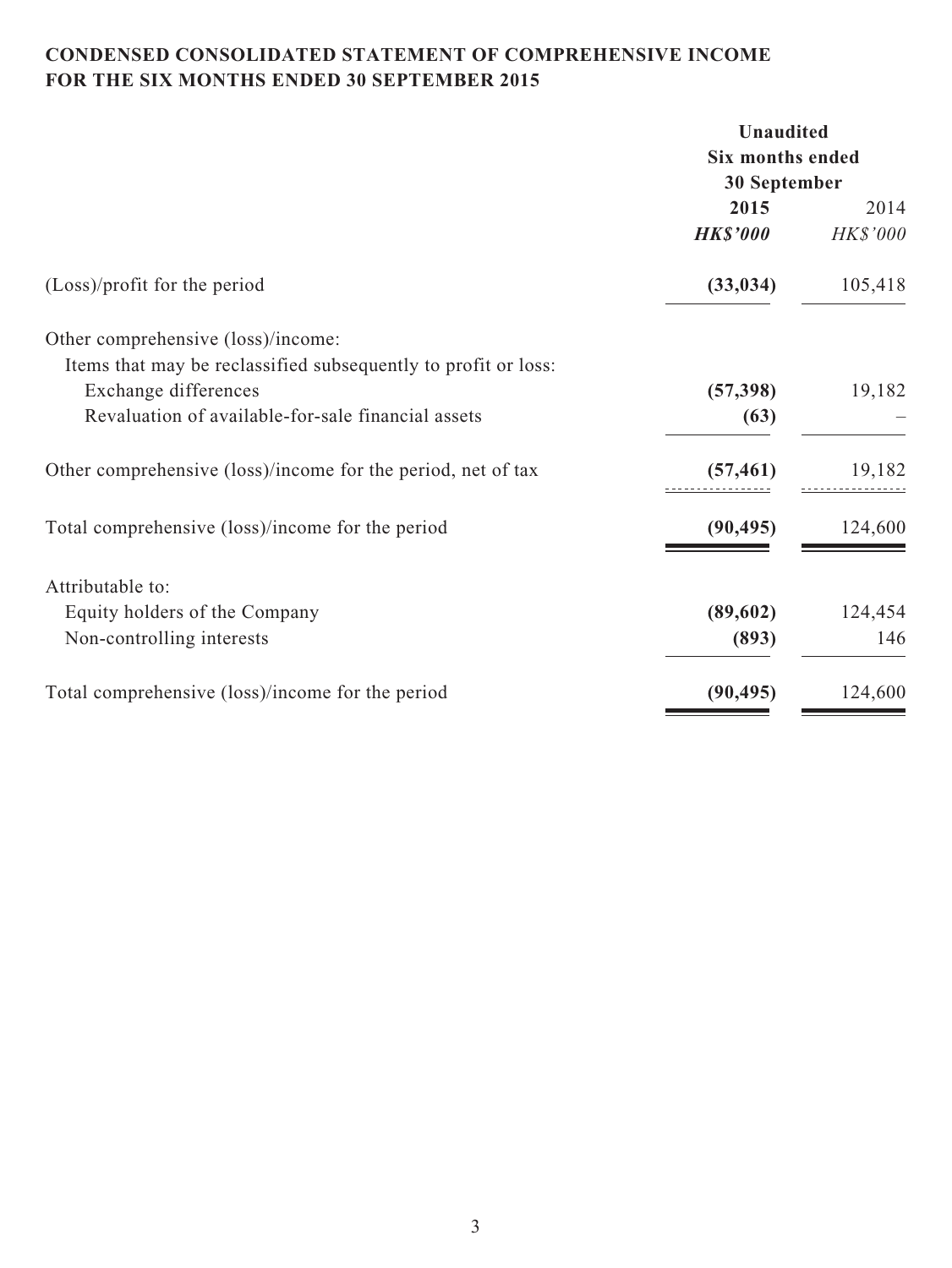#### **CONDENSED CONSOLIDATED BALANCE SHEET AS AT 30 SEPTEMBER 2015**

|                                                                                            |             | <b>Unaudited</b>    |                  |
|--------------------------------------------------------------------------------------------|-------------|---------------------|------------------|
|                                                                                            |             | <b>30 September</b> | 31 March         |
|                                                                                            |             | 2015                | 2015             |
|                                                                                            | <b>Note</b> | <b>HK\$'000</b>     | HK\$'000         |
| <b>ASSETS</b>                                                                              |             |                     |                  |
| Non-current assets                                                                         |             |                     |                  |
| Property, plant and equipment                                                              |             | 451,488             | 460,463          |
| Prepayment of lease premium<br>Investment in an associate                                  |             | 31,637              | 40,242           |
| Intangible assets                                                                          |             | 130,527             | 61,329<br>60,664 |
| Deferred tax assets                                                                        |             | 66,804              | 70,692           |
| Available-for-sale financial assets                                                        |             | 12,589              | 12,652           |
| Debtors, deposits and prepayments                                                          | 12          | 176,613             | 166,752          |
|                                                                                            |             | 869,658             | 872,794          |
| Current assets                                                                             |             |                     |                  |
| <b>Stocks</b>                                                                              |             | 1,217,936           | 1,327,732        |
| Debtors, deposits and prepayments<br>Bank balances and cash                                | 12          | 419,118             | 430,743          |
|                                                                                            |             | 457,114             | 460,143          |
|                                                                                            |             | 2,094,168           | 2,218,618        |
| Total assets                                                                               |             | 2,963,826           | 3,091,412        |
| <b>EQUITY</b><br>Capital and reserves attributable to<br>the equity holders of the Company |             |                     |                  |
| Share capital                                                                              |             | 104,647             | 104,647          |
| Reserves                                                                                   |             | 1,241,766           | 1,341,833        |
| Shareholders' funds                                                                        |             | 1,346,413           | 1,446,480        |
| Non-controlling interests                                                                  |             | 6,457               | 7,350            |
| Total equity                                                                               |             | 1,352,870           | 1,453,830        |
| <b>LIABILITIES</b>                                                                         |             |                     |                  |
| Non-current liabilities                                                                    |             |                     |                  |
| Deferred tax liabilities                                                                   | 13          | 11,938              | 2,299            |
| Creditors and accruals<br><b>Borrowings</b>                                                |             | 11,083<br>41,933    | 52,068           |
| Convertible bonds                                                                          |             | 412,020             | 380,753          |
|                                                                                            |             | 476,974             | 435,120          |
| <b>Current liabilities</b>                                                                 |             |                     |                  |
| Creditors and accruals                                                                     | 13          | 655,919             | 601,488          |
| Income tax payable                                                                         |             | 20,304              | 21,249           |
| <b>Borrowings</b>                                                                          |             | 457,759             | 579,725          |
|                                                                                            |             | 1,133,982           | 1,202,462        |
| Total liabilities                                                                          |             | 1,610,956           | 1,637,582        |
| Total equity and liabilities                                                               |             | 2,963,826           | 3,091,412        |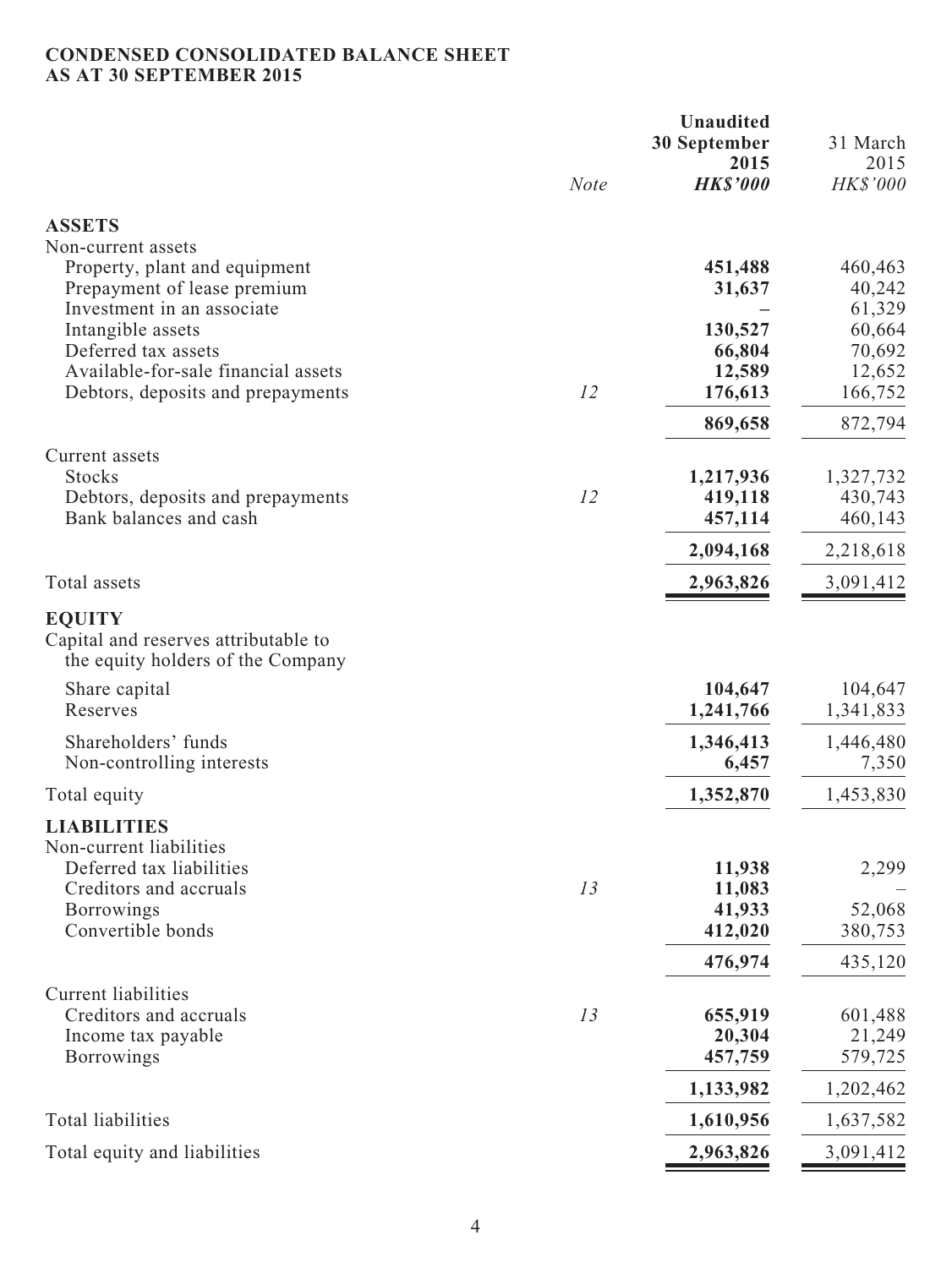## **NOTES:–**

#### **1. BASIS OF PREPARATION**

These unaudited condensed interim consolidated financial information have been prepared in accordance with Hong Kong Accounting Standard ("HKAS") 34 "Interim Financial Reporting" issued by the Hong Kong Institute of Certified Public Accountants ("HKICPA"), and the applicable requirements of Appendix 16 of the Rules Governing the Listing of Securities on The Stock Exchange of Hong Kong Limited (the "Stock Exchange").

The condensed interim consolidated financial information should be read in conjunction with the 2015 annual financial statements, which have been prepared in accordance with HKFRS.

Except as mentioned below, the accounting policies and methods of computation used in the preparation of these condensed interim consolidated financial information are consistent with those used in the annual financial statements for the year ended 31 March 2015.

The following amendments to standards and interpretations are mandatory for accounting periods beginning on or after 1 April 2015. The adoption of these amendments to standards and interpretations does not have any significant impact to the results and financial position of the Group:

| HKAS19(2011) (Amendment)    | Defined benefit plans: Employee contributions |
|-----------------------------|-----------------------------------------------|
| Annual improvements project | Annual improvements 2010-2012 cycle           |
| Annual improvements project | Annual improvements 2011-2013 cycle           |

The Group has not early adopted any new standards, amendments to standards and interpretations of HKFRS which have been issued but not yet effective for the financial year ending 31 March 2016.

Taxes on income in the interim periods are accrued using the tax rate that would be applicable to expected total annual earnings.

#### **2. ESTIMATES**

The preparation of interim financial information requires management to make judgements, estimates and assumptions that affect the application of accounting policies and the reported amounts of assets and liabilities, income and expense. Actual results may differ from these estimates.

In preparing these condensed interim consolidated financial information, the significant judgements made by management in applying the Group's accounting policies and the key sources of estimation uncertainty were the same as those that applied to the consolidated financial statements for the year ended 31 March 2015.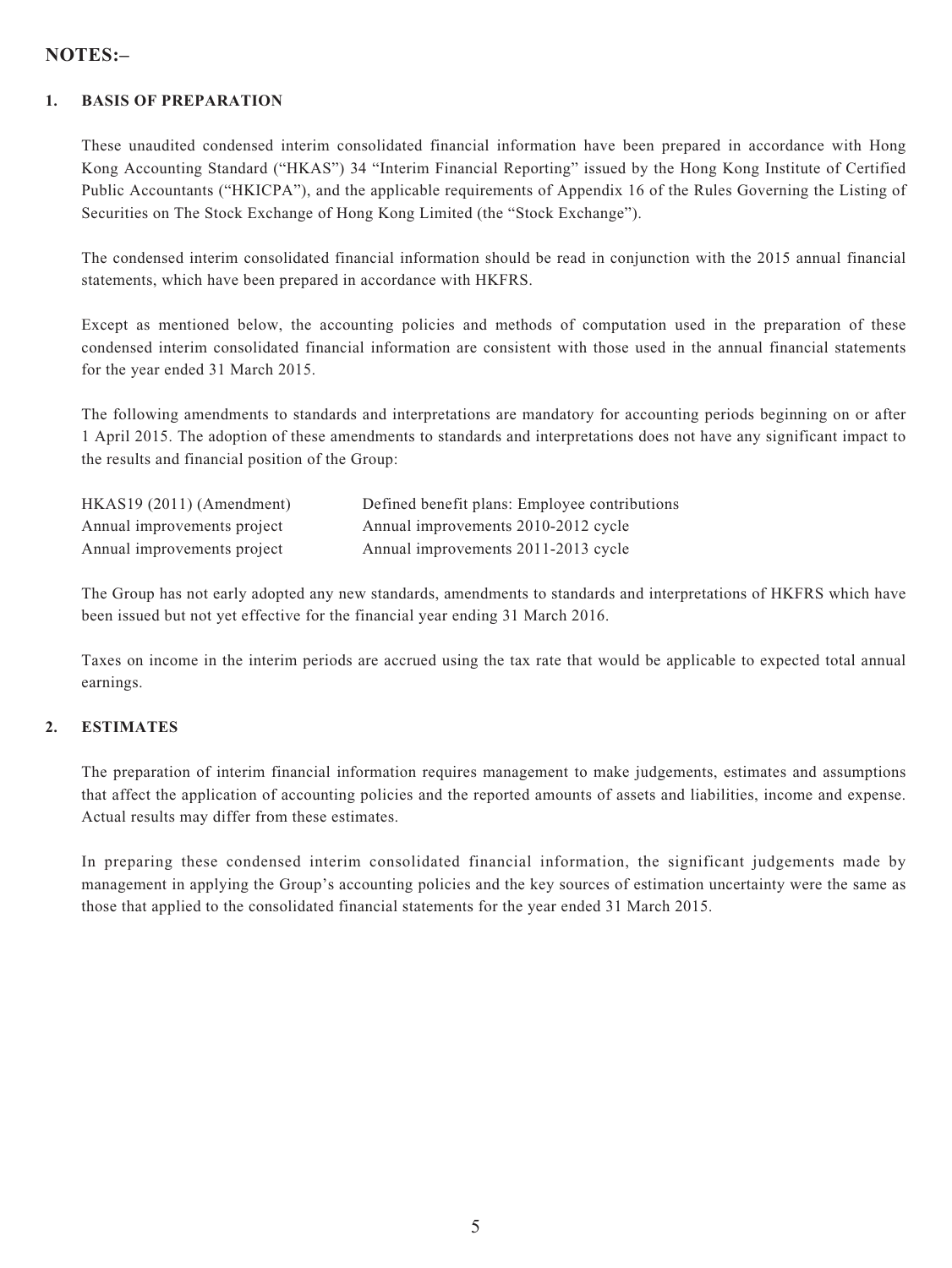#### **3. FINANCIAL RISK MANAGEMENT**

#### **3.1 Financial risk factors**

The Group's activities expose it to a variety of financial risks: foreign exchange risk, interest rate risk, credit risk and liquidity risk.

The condensed interim consolidated financial information do not include all financial risk management information and disclosures required in the annual financial statements, and should be read in conjunction with the Group's annual financial statements as at 31 March 2015.

There have been no changes in the risk management policies since year end.

#### **3.2 Fair value estimation**

The Group's financial instruments carried at fair value is analysed by valuation method. The different levels have been defined as follows:

- Quoted prices (unadjusted) in active markets for identical assets or liabilities (level 1).
- Inputs other than quoted prices included within level 1 that are observable for the asset or liability, either directly (that is, as prices) or indirectly (that is, derived from prices) (level 2).
- Inputs for the asset or liability that are not based on observable market data (that is, unobservable inputs) (level 3).

The Group's available-for-sale financial assets and liability components of convertible bonds are measured at fair value and are classified as level 3.

There were no movements in the available-for-sale financial assets during the period.

There were no transfer of financial instruments into or out of level 3 during the period.

The Group's level 3 instruments are determined by using valuation techniques including discount cash flow analysis, with reference to inputs such as dividend stream, discount rates and other specific input relevant to those particular financial instruments.

There were no changes in valuation techniques during the period.

#### **3.3 Group's valuation process**

The Group's finance department reviews the valuations of the Group's financial instruments that are stated at fair value for financial reporting purposes, including level 3 fair values. These valuation results are then reported to the chief financial officer and group senior management for discussions in relation to the valuation processes and the reasonableness of the valuation results.

#### **3.4 Fair value of financial assets and liabilities measured at amortised cost**

The carrying amounts of the Group's financial assets including cash and cash equivalents, deposits in approved financial institutions and debtors and financial liabilities including creditors and short-term borrowings, approximate their fair values due to their short maturities.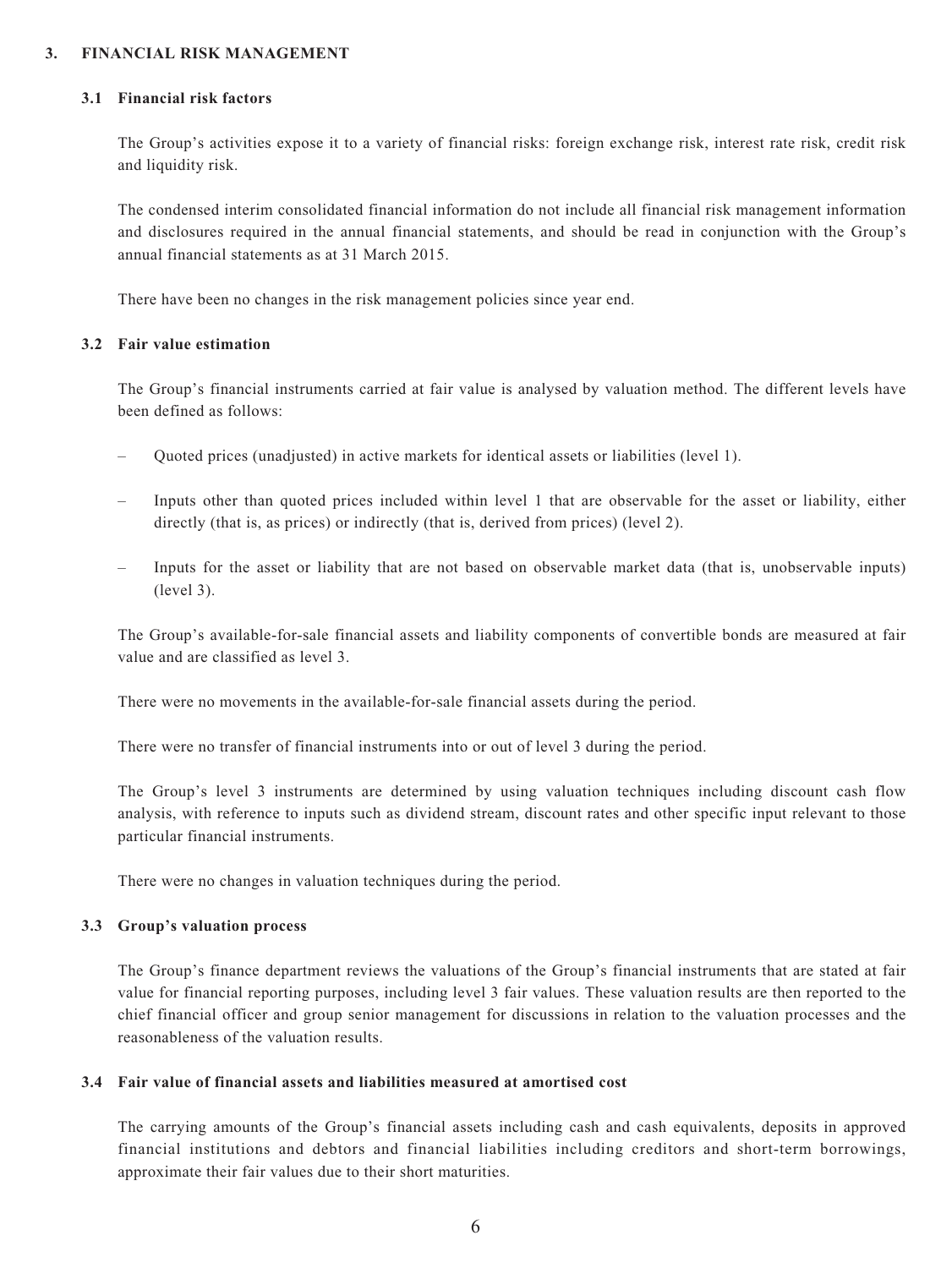#### **4. SEGMENT INFORMATION**

The chief operating decision-makers have been identified as the executive directors. The executive directors review the Group's financial information mainly from product and geographical perspective. From a geographical perspective, the executive directors assesses the performance of the Group's watch and optical operations in Hong Kong, Macau and Mainland China and rest of Asia.

Sales between operating segments are carried out on terms equivalent to those prevailing in arm's length transactions. The executive directors assess the performance of the operating segments based on a measure of adjusted earnings before interest and tax (EBIT). This measurement basis excludes net corporate expenses.

|                         | Six months ended 30 September 2015 |                 |                 |                 |                 |                 |
|-------------------------|------------------------------------|-----------------|-----------------|-----------------|-----------------|-----------------|
|                         | Watch retail                       |                 | Optical retail  |                 |                 |                 |
|                         | Hong Kong,                         |                 | Hong Kong,      |                 |                 |                 |
|                         | Macau and                          |                 | Macau and       |                 |                 |                 |
|                         | Mainland                           | Rest of         | Mainland        | Rest of         | Wholesale       | Group           |
|                         | China                              | Asia            | China           | Asia            | trading         | <b>Total</b>    |
|                         | <b>HK\$'000</b>                    | <b>HK\$'000</b> | <b>HK\$'000</b> | <b>HK\$'000</b> | <b>HK\$'000</b> | <b>HK\$'000</b> |
| <b>Revenues</b>         |                                    |                 |                 |                 |                 |                 |
| <b>Gross segment</b>    | 759,817                            | 198,103         | 544,678         | 114,927         | 328,810         | 1,946,335       |
| Inter-segment           |                                    |                 |                 |                 | (160, 131)      | (160, 131)      |
|                         | 759,817                            | 198,103         | 544,678         | 114,927         | 168,679         | 1,786,204       |
| <b>Segment results</b>  | 39,308                             | (23, 622)       | 26,120          | (11, 534)       | 36,662          | 66,934          |
| Net corporate expenses  |                                    |                 |                 |                 |                 | (47, 355)       |
| <b>Operating profit</b> |                                    |                 |                 |                 |                 | 19,579          |
| <b>Finance costs</b>    |                                    |                 |                 |                 |                 | (43, 173)       |
| Loss before income tax  |                                    |                 |                 |                 |                 | (23, 594)       |
| Income tax expense      |                                    |                 |                 |                 |                 | (9, 440)        |
| Loss after income tax   |                                    |                 |                 |                 |                 | (33, 034)       |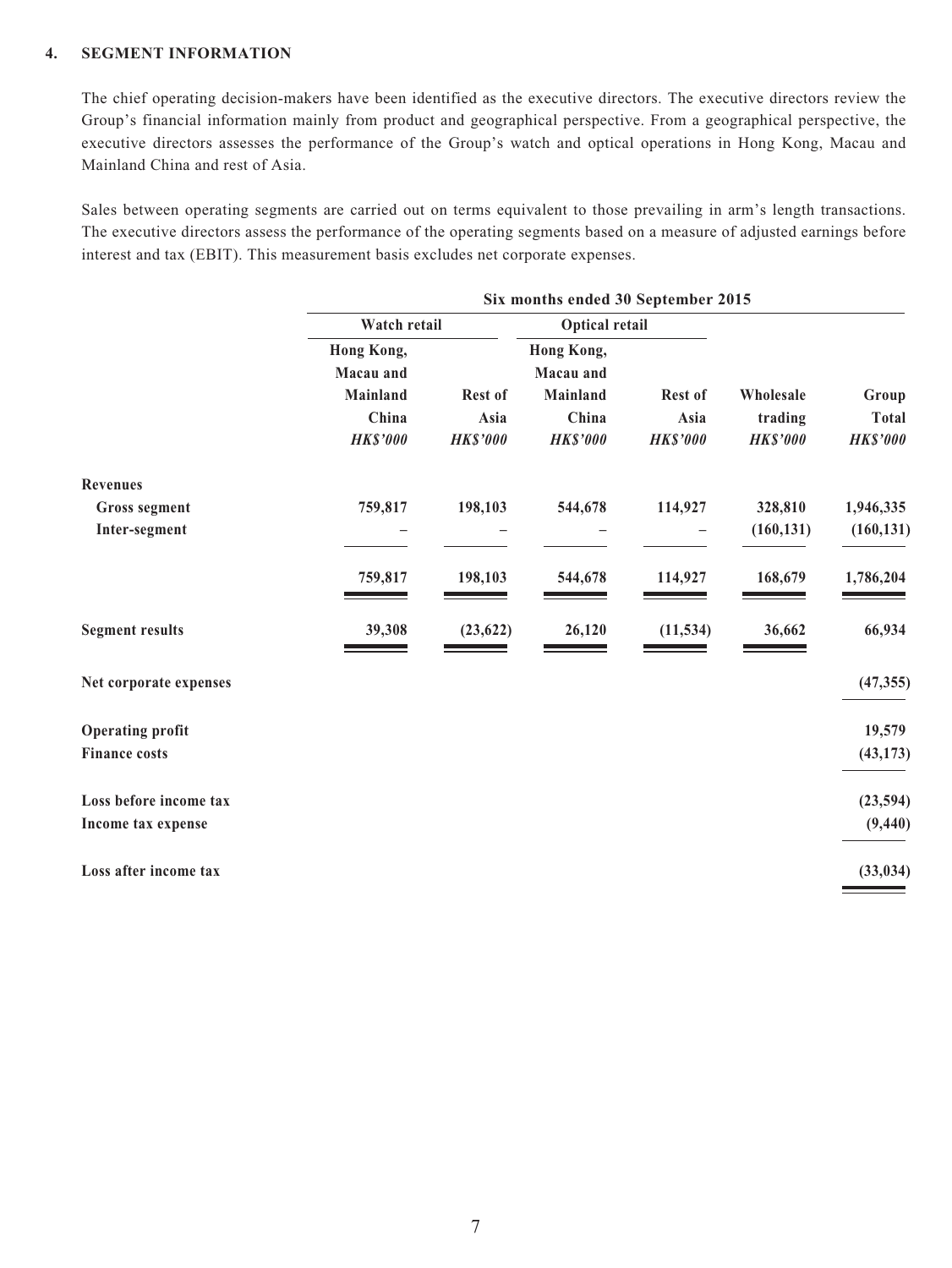## **4. SEGMENT INFORMATION (Continued)**

|                               | Six months ended 30 September 2014 |           |                |          |            |            |
|-------------------------------|------------------------------------|-----------|----------------|----------|------------|------------|
|                               | Watch retail                       |           | Optical retail |          |            |            |
|                               | Hong Kong,                         |           | Hong Kong,     |          |            |            |
|                               | Macau and                          |           | Macau and      |          |            |            |
|                               | Mainland                           | Rest of   | Mainland       | Rest of  | Wholesale  | Group      |
|                               | China                              | Asia      | China          | Asia     | trading    | Total      |
|                               | HK\$'000                           | HK\$'000  | HK\$'000       | HK\$'000 | HK\$'000   | HK\$'000   |
| Revenues                      |                                    |           |                |          |            |            |
| Gross segment                 | 855,187                            | 234,897   | 562,004        | 139,729  | 539,867    | 2,331,684  |
| Inter-segment                 |                                    |           |                |          | (331, 335) | (331, 335) |
|                               | 855,187                            | 234,897   | 562,004        | 139,729  | 208,532    | 2,000,349  |
| Segment results               | 127,498                            | (12, 467) | 36,236         | (4,034)  | 59,134     | 206,367    |
| Net corporate expenses        |                                    |           |                |          |            | (50, 249)  |
| Operating profit              |                                    |           |                |          |            | 156,118    |
| Finance costs                 |                                    |           |                |          |            | (16, 630)  |
| Share of loss of an associate |                                    |           |                |          |            | (913)      |
| Profit before income tax      |                                    |           |                |          |            | 138,575    |
| Income tax expense            |                                    |           |                |          |            | (33, 157)  |
| Profit after income tax       |                                    |           |                |          |            | 105,418    |

There have been no material changes in total assets and total liabilities from the amount disclosed in the last annual financial statements.

#### **5. REVENUES**

|                |                 | Six months ended<br>30 September |  |
|----------------|-----------------|----------------------------------|--|
|                | 2015            | 2014                             |  |
|                | <b>HK\$'000</b> | HK\$'000                         |  |
| Turnover       |                 |                                  |  |
| Sales of goods | 1,786,204       | 2,000,349                        |  |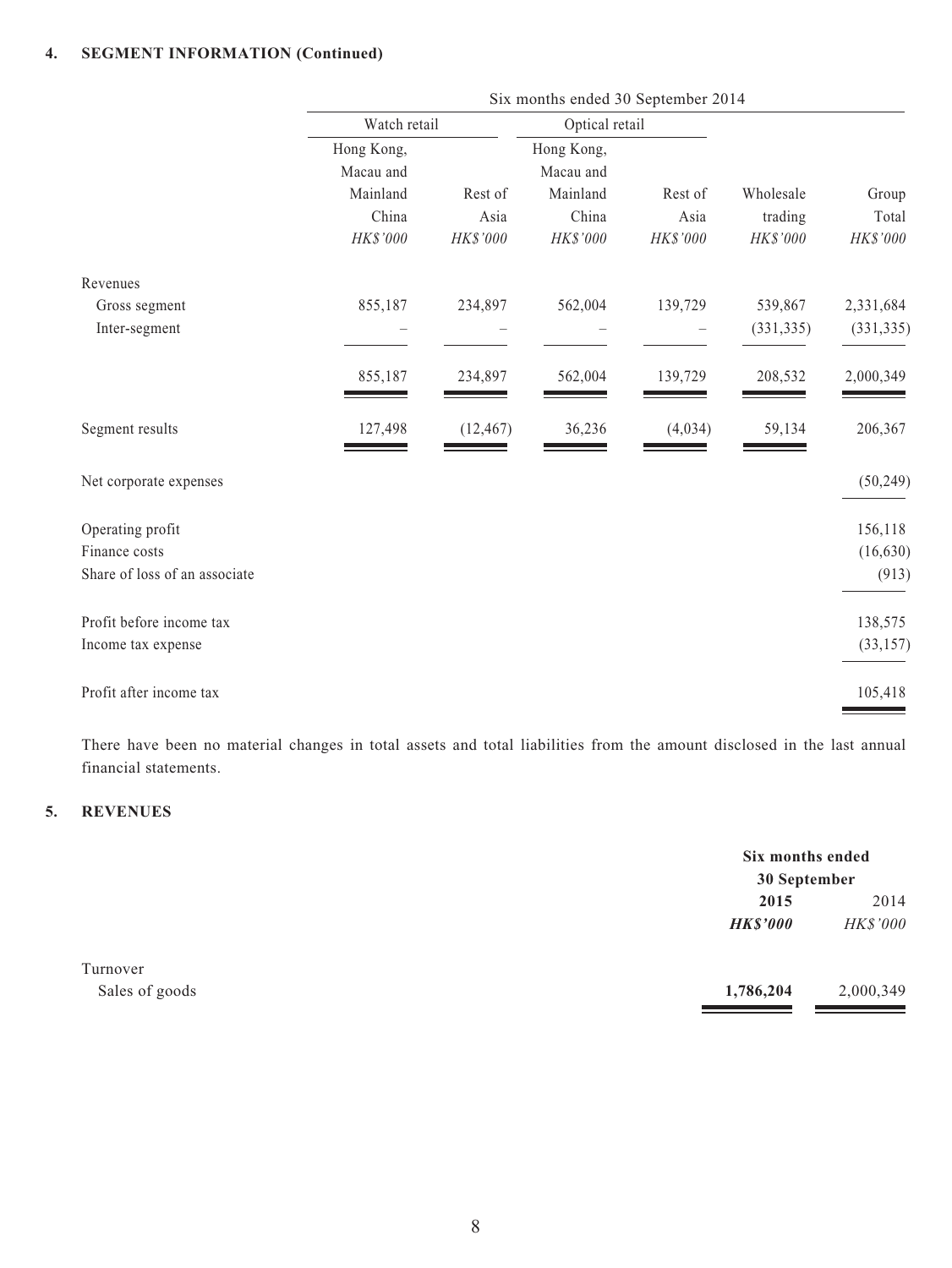#### **6. OTHER (LOSSES)/GAINS, NET**

|                                                                               | Six months ended |                 |
|-------------------------------------------------------------------------------|------------------|-----------------|
|                                                                               | 30 September     |                 |
|                                                                               | 2015             | 2014            |
|                                                                               | <b>HK\$'000</b>  | <b>HK\$'000</b> |
| Gain/(loss) on disposal of property, plant and equipment, net                 | 296              | (540)           |
| Exchange (loss)/gain, net                                                     | (22, 621)        | 2,840           |
| Gain on remeasuring to fair value of the existing interest in an associate on |                  |                 |
| acquisition of control                                                        | 4,222            |                 |
| Bargain purchase                                                              | 9,863            |                 |
|                                                                               | (8,240)          | 2,300           |

#### **7. OTHER INCOME**

|                                | Six months ended |          |
|--------------------------------|------------------|----------|
|                                | 30 September     |          |
|                                | 2015             | 2014     |
|                                | <b>HK\$'000</b>  | HK\$'000 |
| Building management fee income | 1,170            | 1,170    |
| Interest income                | 957              | 598      |
| Sundries                       | 13,689           | 12,705   |
|                                | 15,816           | 14,473   |

#### **8. EXPENSES BY NATURE**

Expenses included in arriving at the (loss)/profit before income tax are analysed as follows:

|                                                | Six months ended<br>30 September |                 |
|------------------------------------------------|----------------------------------|-----------------|
|                                                |                                  |                 |
|                                                | 2015                             |                 |
|                                                | <b>HK\$'000</b>                  | <b>HK\$'000</b> |
| Depreciation of property, plant and equipment  |                                  |                 |
| $-$ Owned                                      | 51,513                           | 58,884          |
| Amortisation of prepayment of lease premium    | 3,039                            | 3,471           |
| Amortisation of technical know-how             | 1,203                            |                 |
| Operating leases                               | 358,141                          | 362,515         |
| (Write back of provision)/provision for stocks | (1,669)                          | 1,664           |
| Donation                                       | 154                              | 2,610           |
| Employee benefit expense                       | 362,360                          | 362,573         |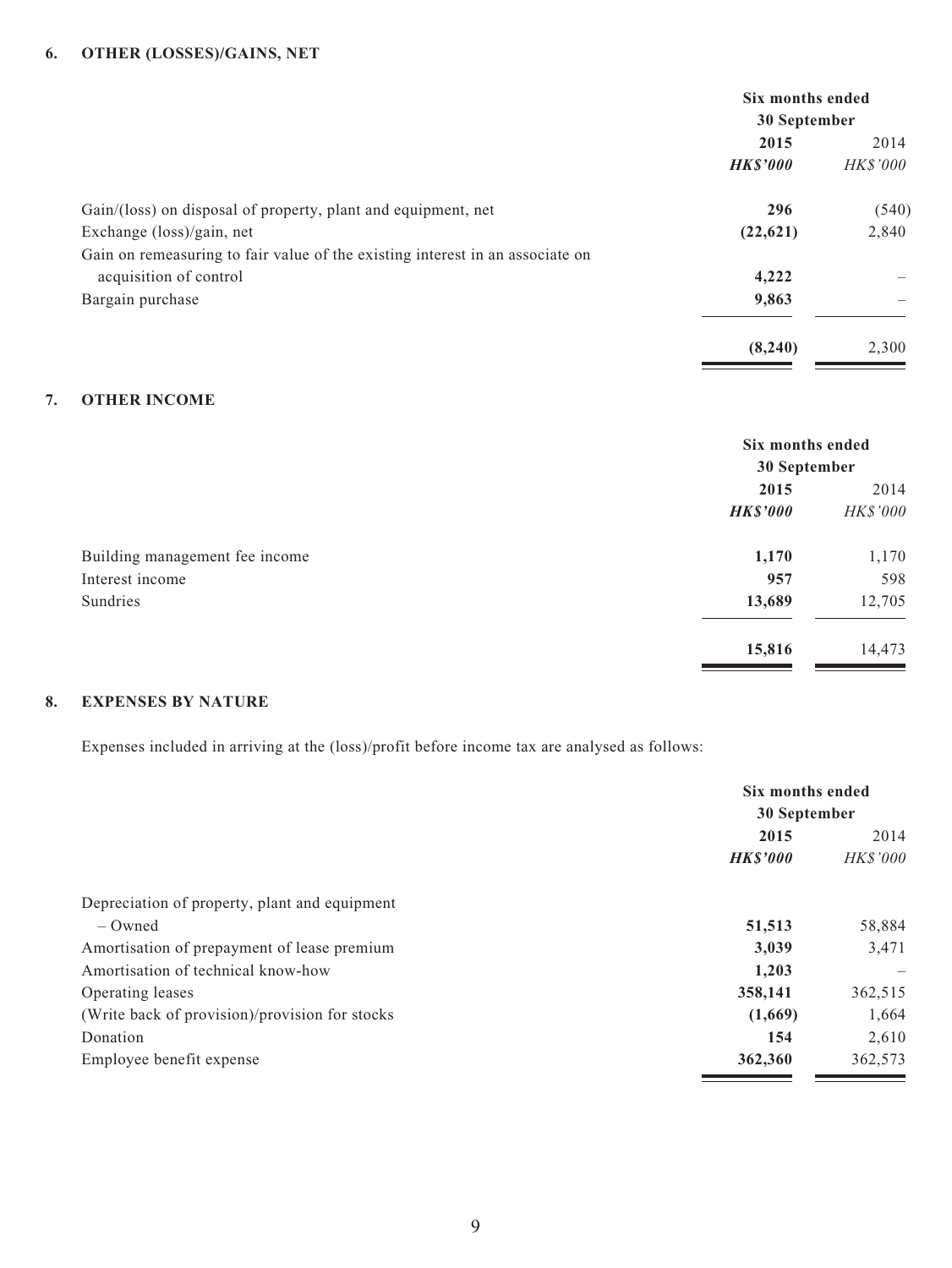#### **9. INCOME TAX EXPENSE**

Hong Kong profits tax has been provided at the rate of 16.5% on the estimated assessable profits for the six months ended 30 September 2015 (2014: 16.5%) less relief for available tax losses. Taxation on overseas profits has been calculated on the estimated assessable profits for the six months ended 30 September 2015 at the rates of taxation prevailing in the territories in which the Group operates.

The amount of income tax charged to the consolidated income statement represents:

|                                                   | Six months ended |                 |
|---------------------------------------------------|------------------|-----------------|
|                                                   | 30 September     |                 |
|                                                   | 2015             |                 |
|                                                   | <b>HK\$'000</b>  | <b>HK\$'000</b> |
| Current income tax                                |                  |                 |
| Hong Kong profits tax                             | 6,871            | 31,174          |
| Overseas profits tax                              | 3,513            | 5,246           |
| Under/(over) provisions in respect of prior years | 206              | (54)            |
|                                                   | 10,590           | 36,366          |
| Deferred income tax                               | (1,150)          | (3,209)         |
| Income tax expense                                | 9,440            | 33,157          |

#### **10. DIVIDENDS**

|                                                                  |                 | Six months ended<br>30 September |  |
|------------------------------------------------------------------|-----------------|----------------------------------|--|
|                                                                  | 2015            | 2014                             |  |
|                                                                  | <b>HK\$'000</b> | <b>HK\$'000</b>                  |  |
| No interim dividend for 2015 (2014: HK\$0.02 per ordinary share) |                 | 20,929                           |  |

At a meeting held on 26 November 2015, the directors did not propose the payment of interim dividend for the six months ended 30 September 2015 (2014: HK\$0.02 per ordinary share).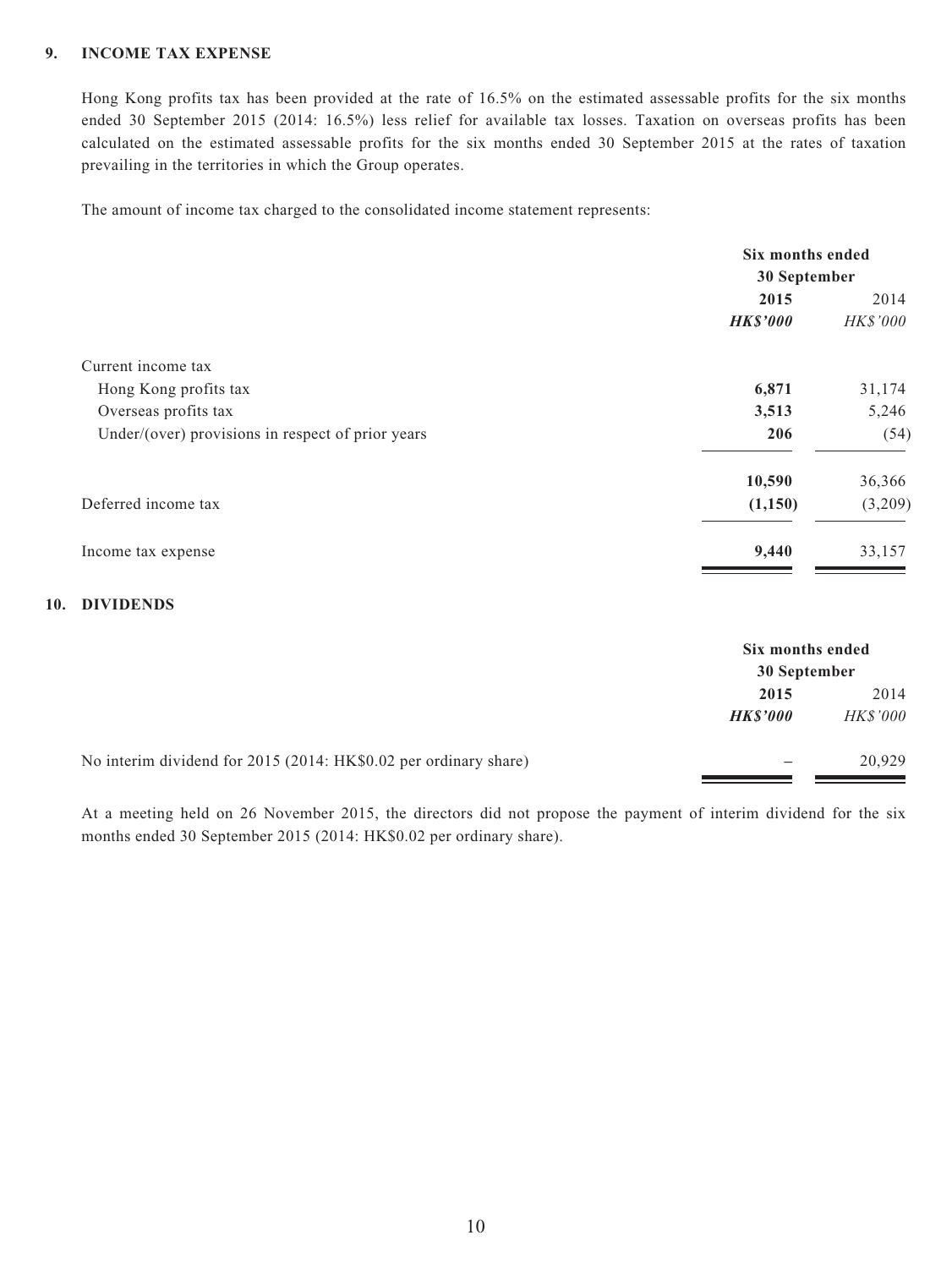#### **11. (LOSS)/EARNINGS PER SHARE**

#### **Basic**

Basic (loss)/earnings per share is calculated by dividing the (loss)/profit attributable to equity holders of the Company by the weighted average number of ordinary shares in issue during the period.

|                                                                        | Six months ended<br>30 September |           |
|------------------------------------------------------------------------|----------------------------------|-----------|
|                                                                        | 2015                             | 2014      |
| Weighted average number of ordinary shares in issue (thousands)        | 1,046,474                        | 1,046,474 |
| (Loss)/profit attributable to equity holders of the Company (HK\$'000) | (33,079)                         | 105,196   |
| Basic (loss)/earnings per share (HK cents)                             | (3.16)                           | 10.05     |

#### **Diluted**

Diluted (loss)/earnings per share is calculated by adjusting the weighted average number of ordinary shares outstanding to assume conversion of all dilutive potential ordinary shares. The Group's dilutive potential ordinary shares in existence represent convertible bonds. The convertible bonds are assumed to have been converted into ordinary shares, and the net (loss)/profit is adjusted to eliminate the expense relating to the convertible bonds less the tax effect.

Diluted (loss)/earnings per share for the six months ended 30 September 2015 equals basic (loss)/earnings per share as the conversion of convertible bonds would be anti-dilutive.

|                                                                                        | Six months ended<br>30 September |           |
|----------------------------------------------------------------------------------------|----------------------------------|-----------|
|                                                                                        | 2015                             | 2014      |
| Number of ordinary shares in issue throughout the year (thousands)                     | 1,046,474                        | 1,046,474 |
| Effect of conversion of convertible bonds (thousands)                                  |                                  | 190,268   |
| Weighted average number of ordinary shares adjusted for effect of dilution (thousands) | 1,046,474                        | 1,236,742 |
| (Loss)/profit attributable to equity holders of the Company (HK\$'000)                 | (33,079)                         | 105,196   |
| Borrowing cost on convertible bonds (HK\$'000)                                         |                                  | 12,192    |
| Tax relief thereon (HK\$'000)                                                          |                                  | (1,071)   |
| Adjusted (loss)/profit attributable to equity holders of the Company (HK\$'000)        | (33,079)                         | 116,317   |
| Diluted (loss)/earnings per share (HK cents)                                           | (3.16)                           | 9.41      |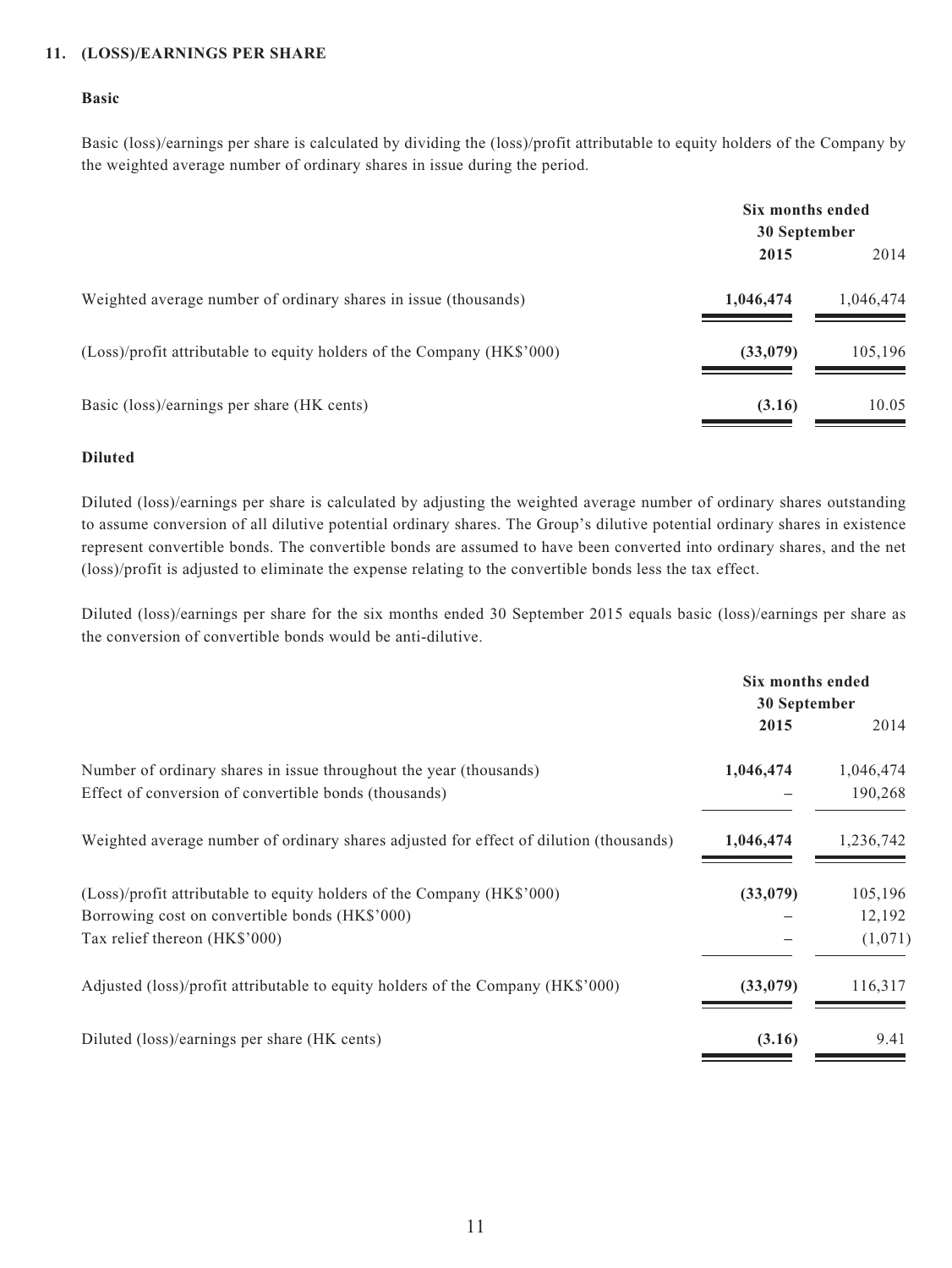#### **12. DEBTORS, DEPOSITS AND PREPAYMENTS**

| 30 September    | 31 March   |
|-----------------|------------|
| 2015            | 2015       |
| <b>HK\$'000</b> | HK\$'000   |
| 247,538         | 253,892    |
| (435)           | (472)      |
| 247,103         | 253,420    |
| 348,628         | 344,075    |
| 597,731         | 597,495    |
|                 |            |
| (176, 613)      | (166, 752) |
| 419,118         | 430,743    |
|                 |            |
| 68,106          | 82,561     |
| 179,432         | 171,331    |
| 247,538         | 253,892    |
|                 |            |

*Note:*

The Group allows an average credit period of 60 days from the invoice date to its trade debtors.

## **13. CREDITORS AND ACCRUALS**

|                                           | 30 September    | 31 March |
|-------------------------------------------|-----------------|----------|
|                                           | 2015            | 2015     |
|                                           | <b>HK\$'000</b> | HK\$'000 |
| Trade creditors                           | 387,566         | 321,531  |
| Other creditors and accruals              | 279,436         | 279,957  |
|                                           | 667,002         | 601,488  |
| Less: non-current portion                 |                 |          |
| other creditors and accruals              | (11,083)        |          |
| Current portion                           | 655,919         | 601,488  |
| Trade creditors analysed by invoice date: |                 |          |
| Below 60 days                             | 363,964         | 298,550  |
| Over 60 days                              | 23,602          | 22,981   |
|                                           | 387,566         | 321,531  |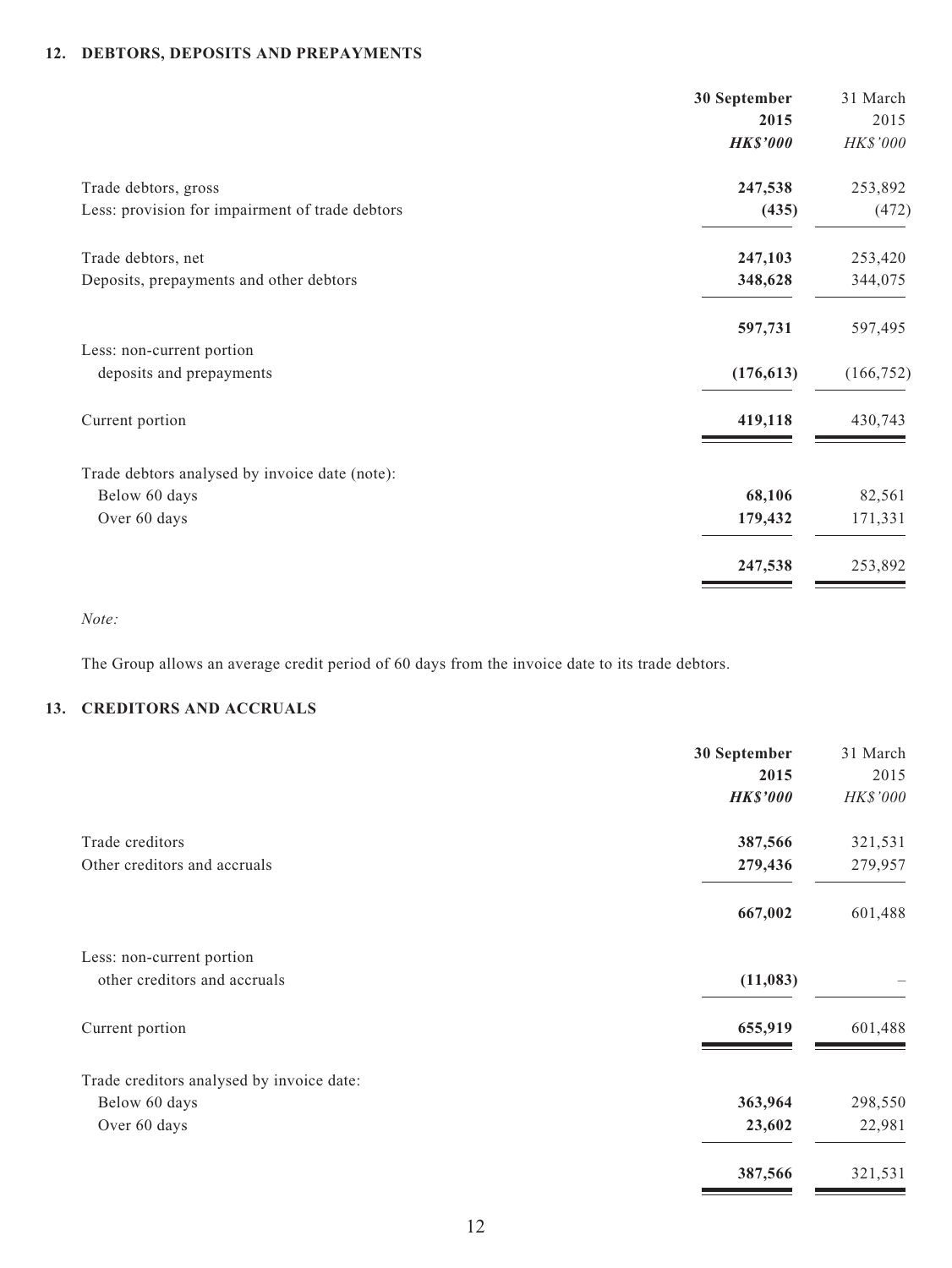|                                                        | 30 September   | 31 March        |
|--------------------------------------------------------|----------------|-----------------|
|                                                        | 2015           | 2015            |
|                                                        | <b>HKS'000</b> | <b>HK\$'000</b> |
| Capital commitments for property, plant and equipment: |                |                 |
| Contracted but not provided for                        | 6.509          | 8.950           |

#### **15. BUSINESS COMBINATION**

On 16 April 2015, the Group acquired an additional 48% equity interest in CATENA SA, a Switzerland watch movement manufacturer, for a cash consideration of EUR1,660,000 and entered into a shareholders' agreement with the 12% equity interest holder of CATENA SA for a call option to purchase the 12% equity interest. Together with the previously owned 40% equity interest and the Group's underlying right to the call option, the Group is considered as controlling all equity interest in CATENA SA.

The following table summarises the consideration paid for CATENA SA, the fair value of assets acquired and liabilities assumed at the acquisition date:

| Consideration:<br>At 16 April 2015<br>$-$ Cash<br>Total consideration transferred<br>- Fair value of equity interest in CATENA SA held before the business combination<br>- Deferred consideration payable<br>Total consideration<br>93,996<br>Recognised amounts of identifiable assets and liabilities assumed<br>Property, plant and equipment<br>Intangible assets<br>70,816<br>Inventories<br>Debtors and prepayments<br>Cash and cash equivalents<br>Creditors and accruals<br>(10, 957)<br>Deferred tax liabilities<br>Total identifiable net assets<br>Bargain purchase<br>93,996<br>Additional purchase consideration settled in cash<br>(14, 386)<br>Cash and cash equivalents acquired<br>Cash inflow on acquisition<br>7,871 | HK\$'000 |
|------------------------------------------------------------------------------------------------------------------------------------------------------------------------------------------------------------------------------------------------------------------------------------------------------------------------------------------------------------------------------------------------------------------------------------------------------------------------------------------------------------------------------------------------------------------------------------------------------------------------------------------------------------------------------------------------------------------------------------------|----------|
|                                                                                                                                                                                                                                                                                                                                                                                                                                                                                                                                                                                                                                                                                                                                          |          |
|                                                                                                                                                                                                                                                                                                                                                                                                                                                                                                                                                                                                                                                                                                                                          |          |
|                                                                                                                                                                                                                                                                                                                                                                                                                                                                                                                                                                                                                                                                                                                                          | 14,386   |
|                                                                                                                                                                                                                                                                                                                                                                                                                                                                                                                                                                                                                                                                                                                                          | 14,386   |
|                                                                                                                                                                                                                                                                                                                                                                                                                                                                                                                                                                                                                                                                                                                                          | 68,527   |
|                                                                                                                                                                                                                                                                                                                                                                                                                                                                                                                                                                                                                                                                                                                                          | 11,083   |
|                                                                                                                                                                                                                                                                                                                                                                                                                                                                                                                                                                                                                                                                                                                                          |          |
|                                                                                                                                                                                                                                                                                                                                                                                                                                                                                                                                                                                                                                                                                                                                          |          |
|                                                                                                                                                                                                                                                                                                                                                                                                                                                                                                                                                                                                                                                                                                                                          | 3,532    |
|                                                                                                                                                                                                                                                                                                                                                                                                                                                                                                                                                                                                                                                                                                                                          |          |
|                                                                                                                                                                                                                                                                                                                                                                                                                                                                                                                                                                                                                                                                                                                                          | 25,849   |
|                                                                                                                                                                                                                                                                                                                                                                                                                                                                                                                                                                                                                                                                                                                                          | 2,206    |
|                                                                                                                                                                                                                                                                                                                                                                                                                                                                                                                                                                                                                                                                                                                                          | 22,257   |
|                                                                                                                                                                                                                                                                                                                                                                                                                                                                                                                                                                                                                                                                                                                                          |          |
|                                                                                                                                                                                                                                                                                                                                                                                                                                                                                                                                                                                                                                                                                                                                          | (9,844)  |
|                                                                                                                                                                                                                                                                                                                                                                                                                                                                                                                                                                                                                                                                                                                                          | 103,859  |
|                                                                                                                                                                                                                                                                                                                                                                                                                                                                                                                                                                                                                                                                                                                                          | (9,863)  |
|                                                                                                                                                                                                                                                                                                                                                                                                                                                                                                                                                                                                                                                                                                                                          |          |
|                                                                                                                                                                                                                                                                                                                                                                                                                                                                                                                                                                                                                                                                                                                                          |          |
|                                                                                                                                                                                                                                                                                                                                                                                                                                                                                                                                                                                                                                                                                                                                          | 22,257   |
|                                                                                                                                                                                                                                                                                                                                                                                                                                                                                                                                                                                                                                                                                                                                          |          |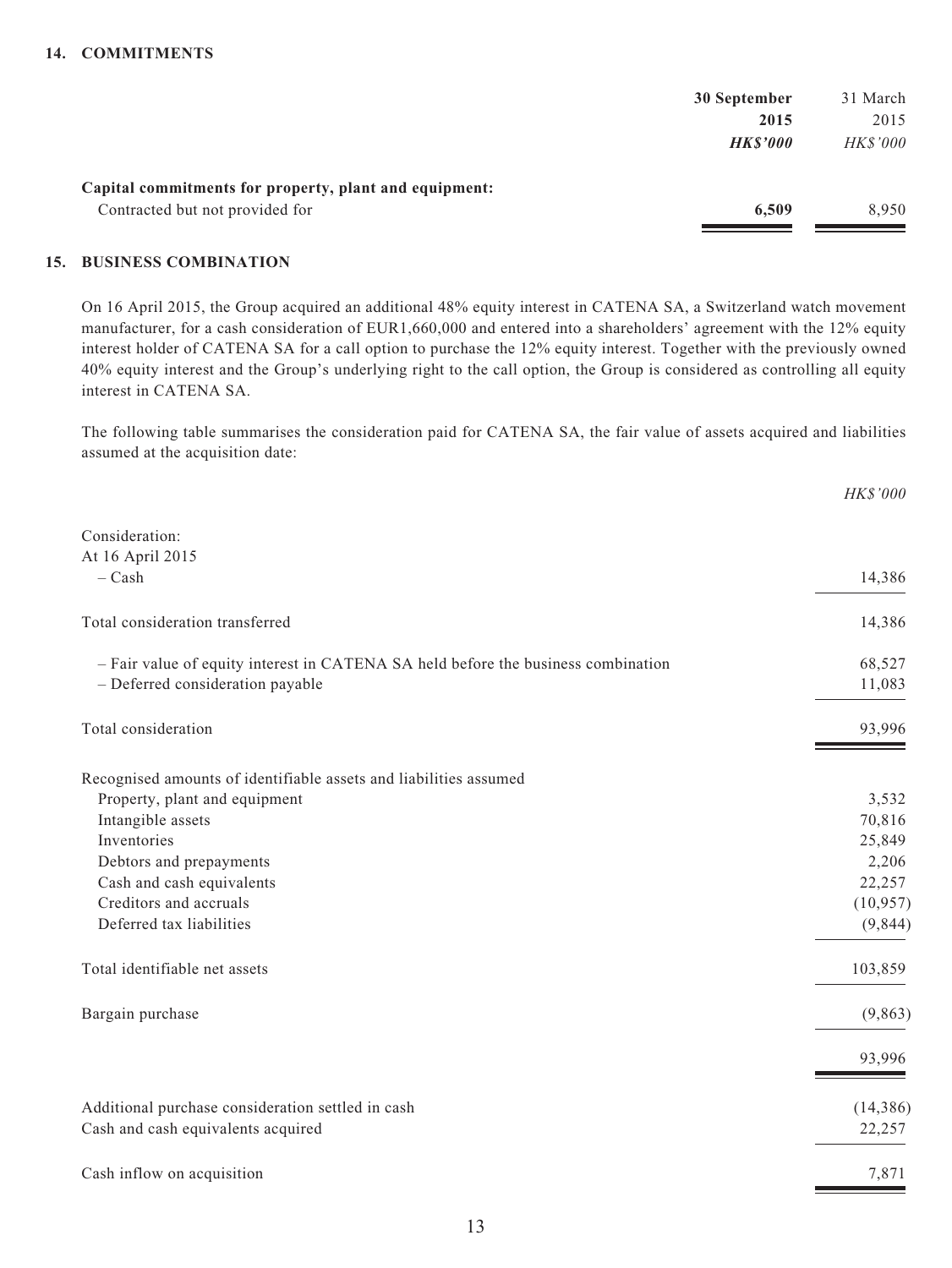Acquisition-related costs of HK\$770,000 have been charged to administrative expenses in the condensed consolidated income statement for the six months ended 30 September 2015.

The Group recognised a gain of HK\$4,222,000 as a result of remeasuring at fair value its 40% equity interest in CATENA SA held before the business combination. The gain is included in other (losses)/gains, net in the condensed consolidated income statement for the six months ended 30 September 2015.

A gain on bargain purchase of HK\$9,863,000 has been recognised to other (losses)/gains, net in the condensed consolidated income statement for the six months ended 30 September 2015.

CATENA SA contributed a revenue of approximately HK\$625,000 and a loss of approximately HK\$8,913,000 to the Group for the six months ended 30 September 2015.

Had CATENA SA been consolidated from 1 April 2015, the condensed consolidated income statement would show revenue of approximately HK\$1,786,204,000 and a loss of approximately HK\$33,034,000.

## **MANAGEMENT DISCUSSION AND ANALYSIS BUSINESS REVIEW**

- Group Turnover decrease by 10.7% (FX neutral: 7.9%)
- Group Gross Profit Margin down 1.8% to 59.8%
- Group Net Loss at HK\$33.1 million
- Group operating cost down 3.3% including rental reduction of 1.2%
- Inventory reduced by HK\$109.8 million, (8.3%) vs March 2015
- Gearing ratio improved to 33.8% from 38.2%

The Group's businesses comprise principally of watch retailing ("CITY CHAIN"), optical retailing ("OPTICAL 88" and "eGG Optical Boutique"); and the wholesale trading of watches ("SEIKO" and "Suunto"). Operating 645 stores, our businesses offer affordable lifestyle products and quality services targeting the middle income consumer in Asia.

For the six months ended 30 September 2015 ("1H 2015"), the Group reported a decrease in turnover of 10.7% to HK\$1,786.2 million (FX neutral: 7.9 %) and a net loss attributable to its equity holders of HK\$33.1 million (1H 2014: net profit of HK\$105.2 million) as the interim period posed challenging due to persistent weak consumer spending across the regions where we operate and the appreciation of the Hong Kong dollar against various Asian currencies. Excluding the non-cash impact of borrowing costs of convertible bonds of HK\$34.1 million, fair value gain on acquisition of a subsidiary of HK\$14.1 million and an exchange loss of HK\$22.6 million, the Group would have reported a Profit Attributable to Shareholders of HK\$9.5 million (1H 2014: HK\$110.7 million).

Shop and office operation costs fell by 3.3%, including reduction of rental expenses by 1.2% (1H 2014: increase of 6.3% year on year) compared to 1H 2014 given prevailing inflationary pressures in the regions where we operate.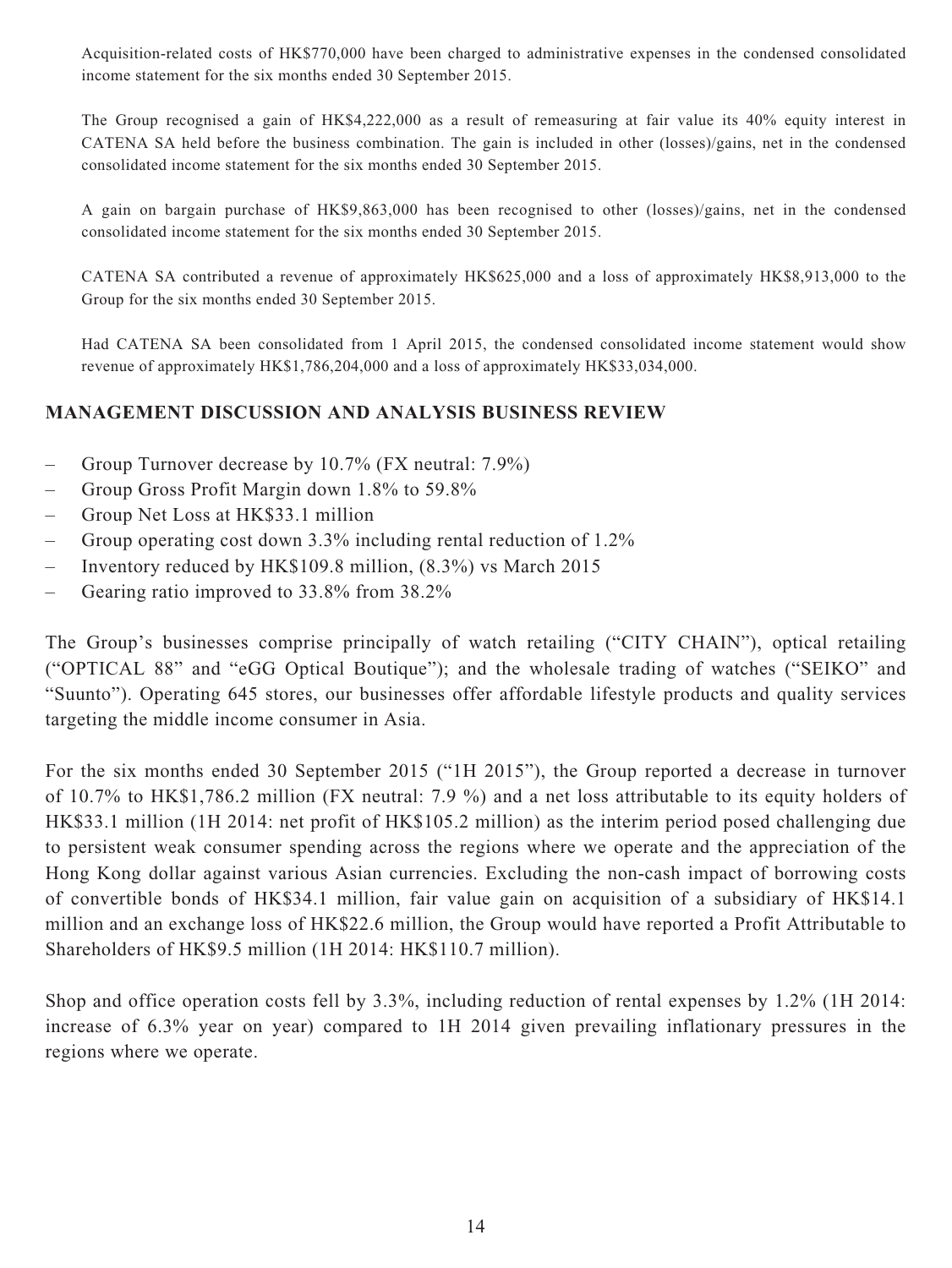The Group continued to adopt a conservative approach to financial management and focused on strengthening working capital and liquidity; and tightening procurement, inventory management and rationalization. As such, Group inventory was reduced to HK\$1,217.9 million, down 8.3% (HK\$109.8 million) and 14.8% (HK\$211.4 million) respectively against that as at the end of March 2015 and September 2014. Due to inventory optimization, Group gross profit margin decreased to 59.8% (2014: 61.6%) but gross profit margins at both Optical 88 and eGG improved slightly notwithstanding the competitive market and poor sentiment.

Owing to tightened inventory management and reduced purchases, net debts decreased by HK\$97.8 million to HK\$454.6 million (March 2015: HK\$552.4 million), with a notable decrease in short term bank borrowings of HK\$121.9 million. Group gearing ratio improved to 33.8% as at 30 September 2015 compared to 38.2% as at 31 March 2015 and Group operating cash inflow increased substantially to around HK\$ 187.0 million(2014: HK\$79.2 million).

## **INTERIM DIVIDEND**

As the Board expects the tough operating environment to persist, for prudent treasury management purposes, the Board does not recommend the payment of an interim dividend for the six months ended 30 September 2015 (2014: HK\$0.02 per ordinary share). However, the Board will consider returning to an appropriate dividend payout when the operating environment improves.

# **CITY CHAIN GROUP**

- City Chain Group turnover down 12.1%
- City Chain Group EBIT down 86.4% to HK\$15.7 million

During the period under review, the City Chain Group which operates stores in Hong Kong, Macau, Mainland China, Singapore, Thailand and Malaysia together with on-line stores at<http://citychain.tmall.com/> and <http://titus.tmall.com/>posted a turnover of HK\$957.9 million (2014: HK\$1,090.1 million) whilst EBIT fell by around 86.4% to HK\$15.7 million (2014: HK\$115.0 million) due to sluggish turnover performance in Hong Kong/Macau and Southeast Asia and narrowed gross profit margin but inventory was reduced by 16.0% compared to that of 31 March 2015.

## **Hong Kong and Macau**

In 1H 2015, Hong Kong and Macau recorded a decline in turnover of 14.2% to HK\$646.6 million (1H 2014: HK\$753.4 million) due to reduced tourist spending, shop consolidation measures, and a high comparable base in 1H 2014 when the Group achieved record breaking monthly sales. An EBIT of HK\$67.9 million (1H 2014: HK\$156.3 million), representing a fall of around 56.5% was reported. A combination of factors, namely, a decrease in turnover, narrowed gross profit margin due to stock rationalization and the time lag in containing operating costs such as shop rentals led to the decline. Operating costs other than shop rentals decreased by around 8% despite inflationary pressure. The Group continues to tighten operating expenses to adapt to existing turnover levels to improve performance.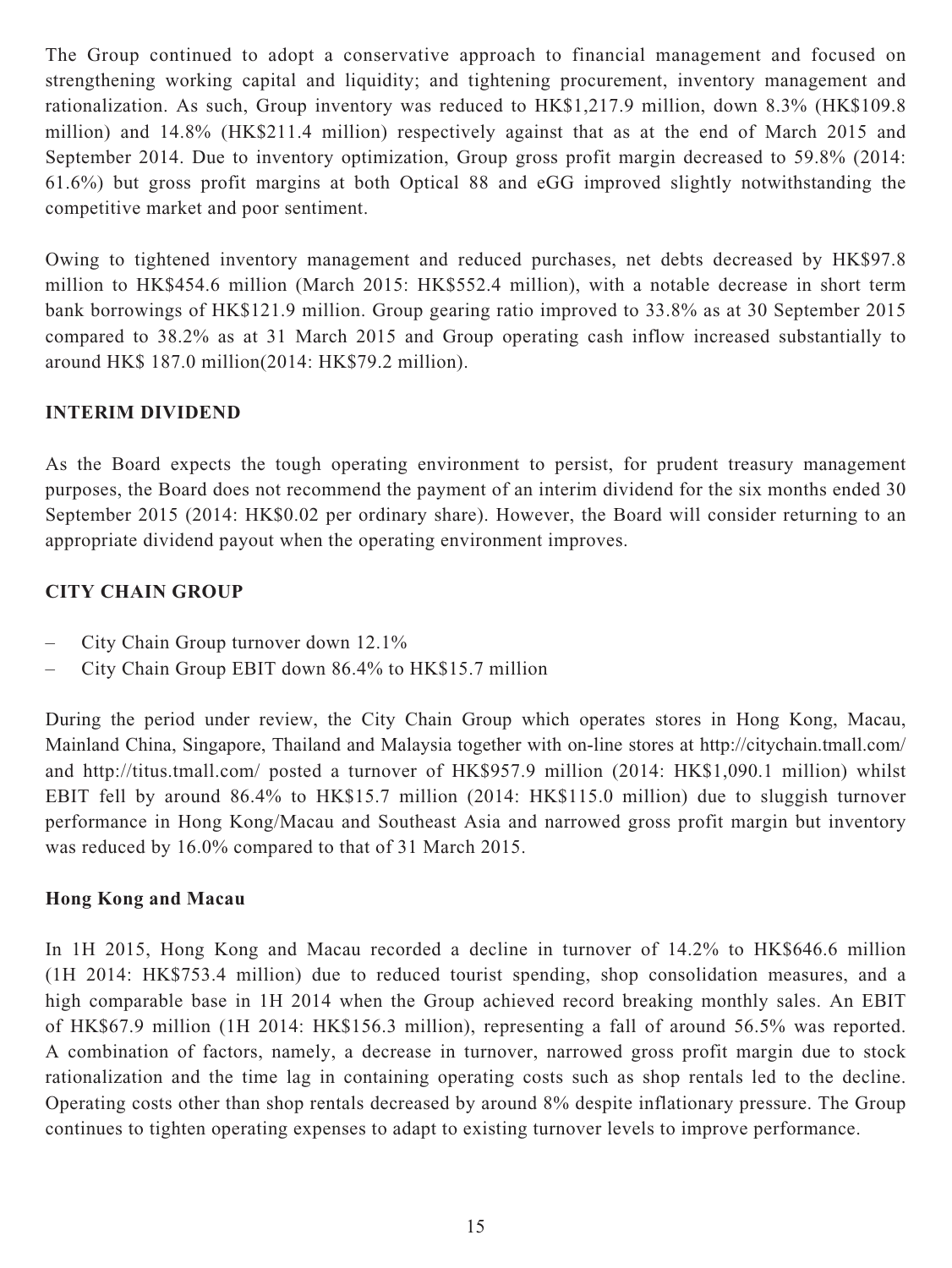We are also rationalizing our store portfolio based on shop profitability when considering shop renewal or relocation to achieve lower rental to turnover ratios. Inventory levels and product mix in shops are also under fine tuning to respond promptly to the changing market sentiment and softened purchasing power.

# **Mainland China**

Mainland China continues to be a key market where the Group will focus its long term growth plans.

In 1H 2015, our Mainland operations achieved moderate sales growth of 11.2% to HK\$113.2 million (1H 2014: HK\$ 101.8 million) despite the slowing economy, driven mostly by positive same store sales growth especially in the Eastern (around 27%) and Southwest regions (around 40%). Due to aggressive price cuts by competitors and a change in stock management strategy, gross profit margins came under pressure. Stock clearance initiatives have proven successful and we are on track towards maintaining a healthier and more competitive inventory balance. Loss, standing at HK\$28.6 million remained similar to that of last year (1H 2014: HK\$ 28.8 million) since most of the uplift in sales was offset by the drop in gross profit margin. Notably, the loss posted by existing operations in Northern China fell by around 57% compared to the same period last year due to restructuring efforts taken in Q2.

A few initiatives spurred sales growth-management structure was fine-tuned to fully unleash synergies, share best practices and maximize efficiencies, whilst investment on advertising especially in social media to enhance brand awareness of our house brand "TITUS" was also strengthened. Moreover, we revisited our network expansion strategy and shop portfolio to ensure scalable contributions from new shops.

We expect to accelerate network expansion, increasing penetration in regions where we have a presence, and also setting up in multiple second and third tier cities where we do not yet have a presence to achieve economies of scale.

# **South East Asia**

In 1H 2015, our watch retail business in Southeast Asia was adversely affected by weakening economic fundamentals, with poor consumer sentiment and weak local currencies. Turnover dropped by 15.7% to HK\$198.1 million (1H 2014: HK\$234.9 million). In local currency terms, turnover dropped by 4% while shop months fell by about 11.3% due to the store consolidation efforts in Thailand and Singapore. Due to inventory clearance and market competition, gross profit margin was reduced. A loss of HK\$23.6 million was recorded (1H 2014: a loss of HK\$12.5 million), but a large part of the loss was attributed to the sharp depreciation of the Malaysian ringgit. On an exchange neutral basis the loss would have been maintained at HK\$13.2 million (1H 2014: HK\$12.5 million).

The retail sector in Malaysia was severely affected by the introduction of GST in April 2015 and the depreciation of Malaysian ringgit. Despite this, turnover in local currency terms remained stable due to successful restructuring and re-merchandising measures adopted.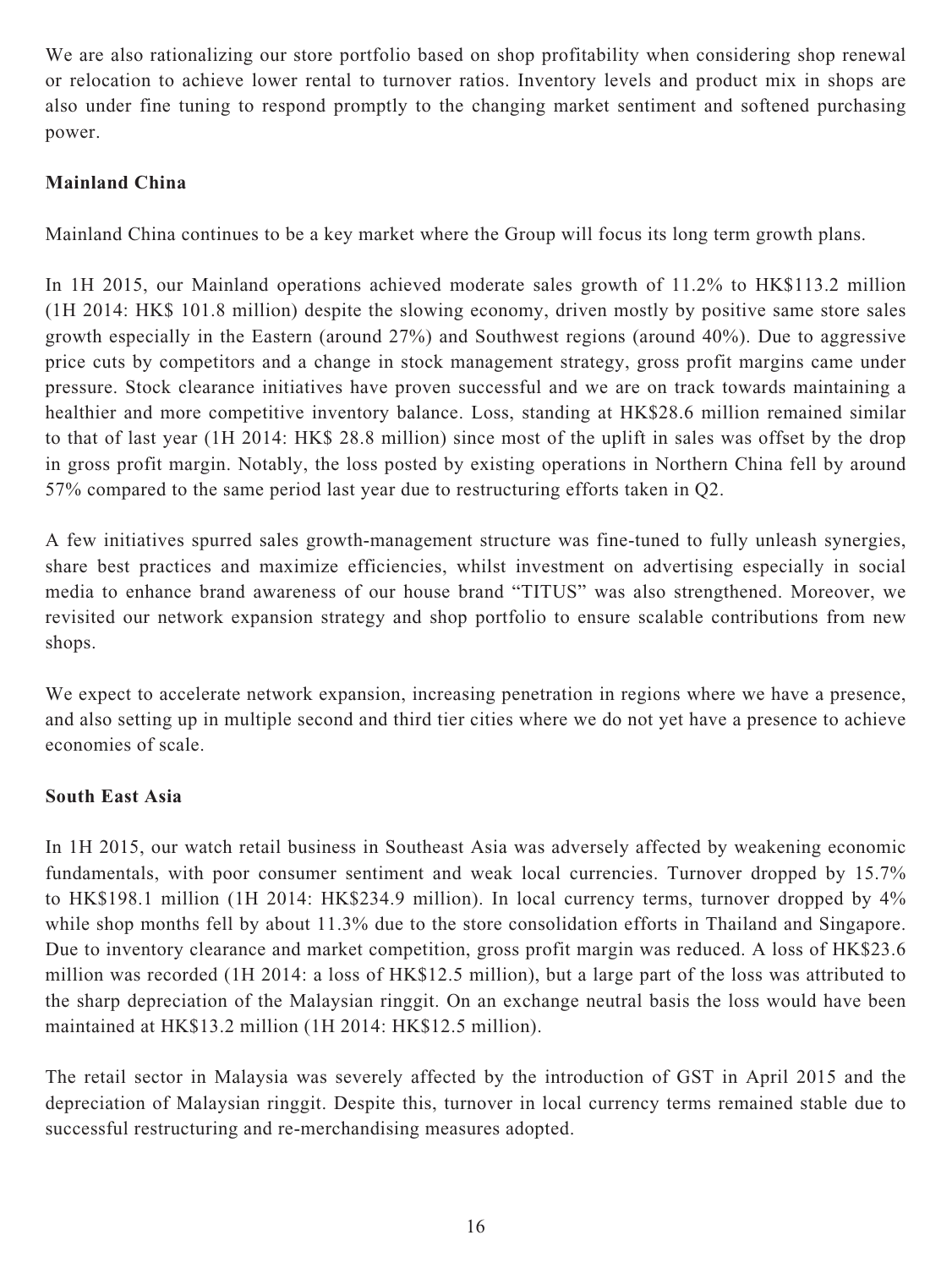In Singapore, store consolidation and productivity enhancement measures have been very successful and we have seen sales per shop month improving significantly by 22.5% and at the same time operating costs have fallen by 19.6%. This has helped to narrow the loss by 33.6% to HK\$8.3 million (1H 2014: a loss of HK\$12.5 million).

The unstable political situation in Thailand and high household debt ratio has resulted in very low consumer confidence which has continued to fall since January 2015. Due to this, our Thai operations, posted a 24.2% (FX neutral: 18.8%) decline in turnover. We have implemented aggressive store consolidation measures with over 10 non-performing stores closed, and these store consolidation efforts will continue in the 2nd half of FY15/16 ("2H"). Cost control measures were also implemented reducing our operating costs by 22.0%.

# **OPTICAL 88 GROUP**

- Optical 88 Group turnover down 10.5%
- Optical 88 Group EBIT down 53.2% to HK\$18.0 million

Although, Optical 88 Hong Kong and Macau posted profitable results, the overall performance of the Optical 88 Group was affected by weak performance in Hong Kong/Macau and Southeast Asia combined with weak local currencies in Southeast Asia.

For the period under review, the Optical 88 Group posted a turnover of HK\$579.1 million down 10.5% (1H 2014: HK\$ 646.8 million) and an EBIT of HK\$18.0 million down 53.2% (2014: HK\$ 38.4 million).

## **Hong Kong and Macau**

For the period under review, turnover decreased by around 8.9% to HK\$407.1 million (1H 2014: HK\$446.8 million). Further, EBIT declined by around 32.6% to HK\$36.9 million (1H 2014: HK\$54.7 million) despite efforts in cutting operating costs (other than shop rentals) by around 7.4%. The turnover performance was impacted by the softened demand from local customers and tourists but gross profit margin remained healthy and stable.

# **Mainland China**

Building on Optical 88's professional and healthcare positioning, we will continue to expand our shop network in Mainland China and as such in the 2H of FY15/16, we aim to accelerate network expansion in the Southern and Southwest regions to further strengthen our market share, paving for further expansion into other parts of China.

Mainland China reported a slight decline in sales of 5.3% to HK\$ 57.0 million (1H 2014: HK\$60.3 million). A stable turnover performance at RMB41.8 million was posted (equivalent to HK\$51.9 million) (1H 2014: RMB 41.6 million, equivalent to HK\$ 52.0 million) and we sustained our position as one of the leading players in the more mature Southern region despite the very keen price competition and achieved robust sales growth of 22.3% in the Southwest region. Gross profit margin improved by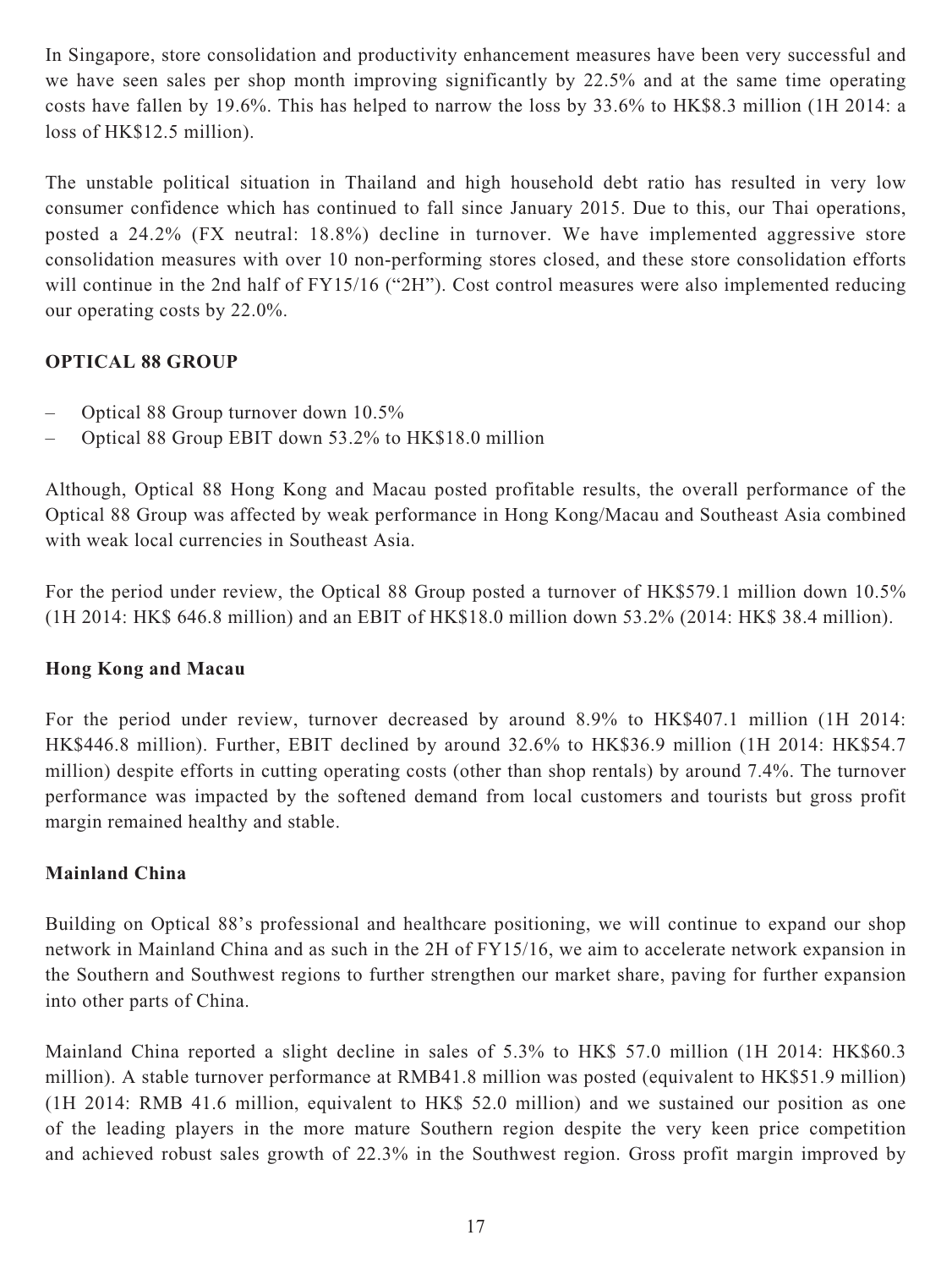2%. Further, operating costs decreased by 11.9% with closure of loss making shops and lower fixed overheads in Eastern China. With improving gross margin and reduced operating costs, losses were reduced substantially by 39.3% to HK\$7.4 million (1H 2014: HK\$12.2 million). In the Southern region, our operations achieved results close to shop-level breakeven.

# **South East Asia**

Like our watch retail business, our Optical 88 SEA operations faced similar adverse factors. Turnover dropped by 17.8% (FX neutral: 7.1%) to HK\$114.9 million (1H 2014: HK\$139.7 million) and a loss of HK\$11.5 million was recorded (1H 2014: a loss of HK\$4.0 million). On an exchange neutral basis, a smaller loss of HK\$6.2 million would have been recorded.

With the introduction of GST in Malaysia in April 2015, turnover in the first quarter was impacted. However, we managed to alleviate it to a certain extent in the second quarter, resulting in the stable turnover in local currency compared to that of the corresponding period last year. The market will continue to be challenging for the remaining fiscal year. In the 2H of FY15/16, we will continue to improve our profit margin that has improved by 2.1% in 1H 2015 compared to 1H 2014.

Store consolidation and productivity enhancement measures in Singapore have paid off this year, with loss narrowing by 10.7% to HK\$7.5 million (2014: HK\$ 8.4 million) through reduction of operating costs by 15.4%. For the 2H of FY15/16, we will focus on improvements in operating efficiency to further reduce the loss in Singapore.

Our Thai operations is still profit generating but recorded a drop in turnover by 19.1% (FX neutral: 13.4%) caused by the significant decline in consumer confidence and purchasing power in Thailand. Severe competition driven by widespread sales promotions in the market has also led to narrowed margin. The tough market is expected to continue in Thailand, and we will consolidate shop operation via closure of non performing shops and continue with our cost control measures, which have reduced our operating costs by 15.7% in the 1H 2015.

# **eGG OPTICAL BOUTIQUE**

- Turnover increased by 46.4% to HK\$80.5 million
- Breakeven in Hong Kong
- Loss reduction to HK\$3.3 million in PRC
- Continual positive same store sales growth

Currently, there are 21 stores in Hong Kong, 34 stores in Mainland China and 3 new stores in Southeast Asia. In 1H 2015, our eGG business performed well within expectations as turnover increased to HK\$80.5 million (1H 2014: HK\$55.0 million) with improving margin.

For the period under review, eGG Hong Kong posted almost breakeven results (1H 2014: loss of HK\$0.5 million) given continual margin improvement and turnover increased by 45.0% to HK\$ 49.5 million (1H 2014: HK\$ 34.1 million) with shop expansion.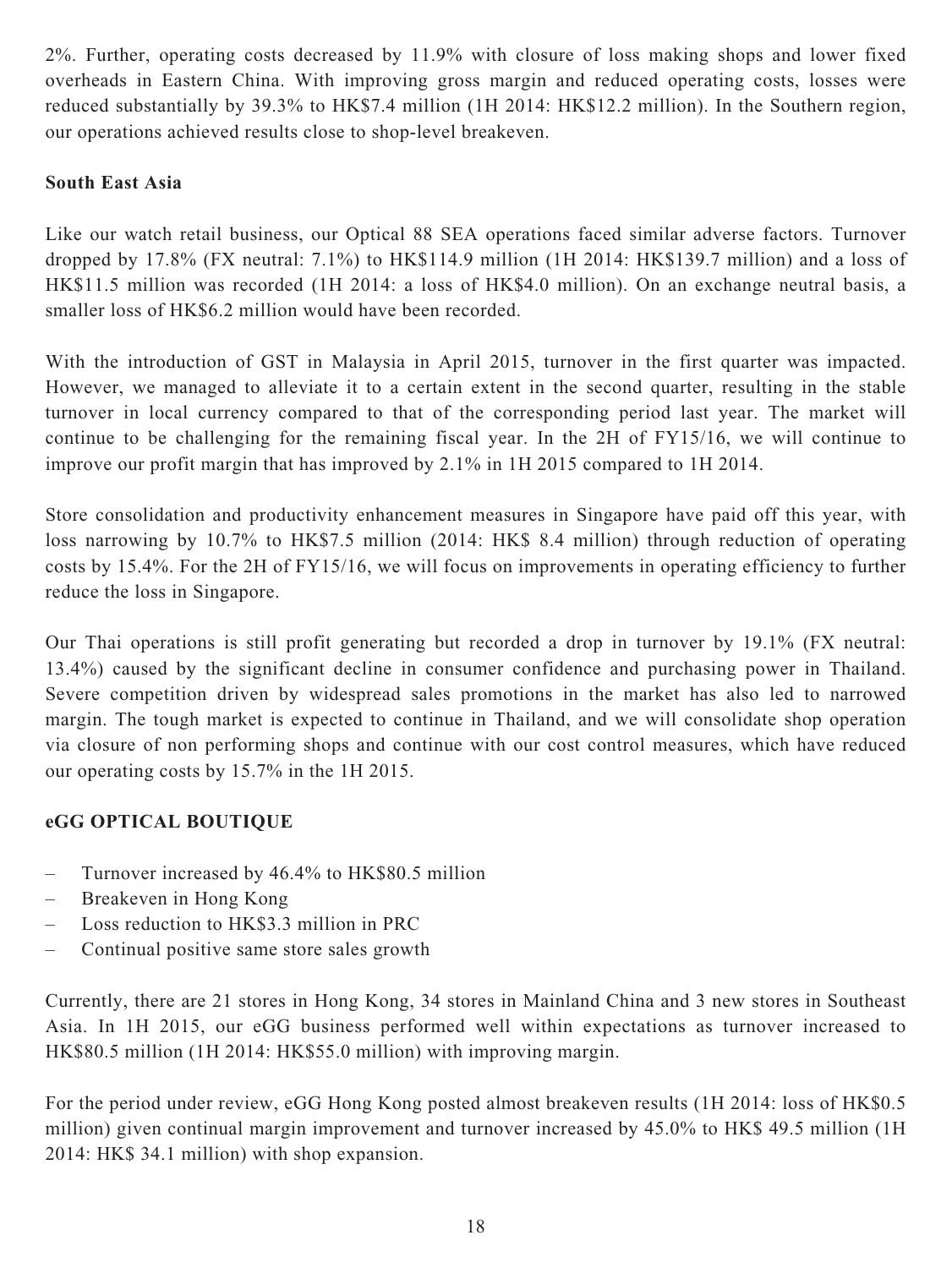eGG PRC recorded a turnover of HK\$31.0 million (1H 2014: HK\$20.8 million), a growth of 48.8%. As the loss was reduced to HK\$3.3 million (1H 2014: HK\$5.7 million) owing to significant operating improvements in Northern China and close to breakeven achieved in Southwestern China through turnover growth. Combined with eGG's attractive and eye-catching shop visual merchandising and ability to attract consumer traffic appreciating lifestyle and fashion design, the Group will capture the opportunities in the current soft leasing market to further expand into Mainland China.

## **SUPPLY CHAIN MANAGEMENT AND WHOLESALE TRADING**

This business division is made up of the Group's supply chain and watch and optical wholesale units.

For the reporting period, turnover fell 19.1% to HK\$168.7 million (1H 2014: HK\$208.5 million) whilst EBIT was down by 37.9% to HK\$36.7 million (1H 2014: HK\$59.1 million). The operating performance at our watch wholesale unit was negatively impacted by the widespread sluggish sentiment, contracting order placements from retailers and depreciation of currencies in Malaysia and Singapore.

## **FUTURE**

As evident from the above set of results, the measures and policies we have put in place have been successful and these will continue as we do not foresee a turnaround in market conditions any time soon. We remain confident that the Group is well-positioned to meet challenges ahead and as such store expansion plans will continue in Mainland China in 2H of FY15/16, as we continue to transform the Group to become a major retail player in Greater China.

## **FINANCE**

The Group's gearing ratio at balance sheet date was 34% (at 31 March 2015: 38%), which was calculated based on the Group's net debt of HK\$455 million (at 31 March 2015: HK\$553 million) and shareholders' funds of HK\$1,346 million (at 31 March 2015: HK\$1,446 million). The Group's net debt was calculated based on the Group's borrowings of HK\$500 million (at 31 March 2015: HK\$632 million) and convertible bonds of HK\$412 million (at 31 March 2015: HK\$381 million) less the Group's bank balances and cash of HK\$457 million (at 31 March 2015: HK\$460 million). Of the Group's borrowings at balance sheet date, HK\$458 million (at 31 March 2015: HK\$580 million) were repayable within 12 months.

Of the Group's borrowings, 3% (at 31 March 2015: 3%) were denominated in foreign currencies. The Group's bank borrowings denominated in Hong Kong Dollars were on a floating rate basis at either bank prime lending rates or short term inter-bank offer rates.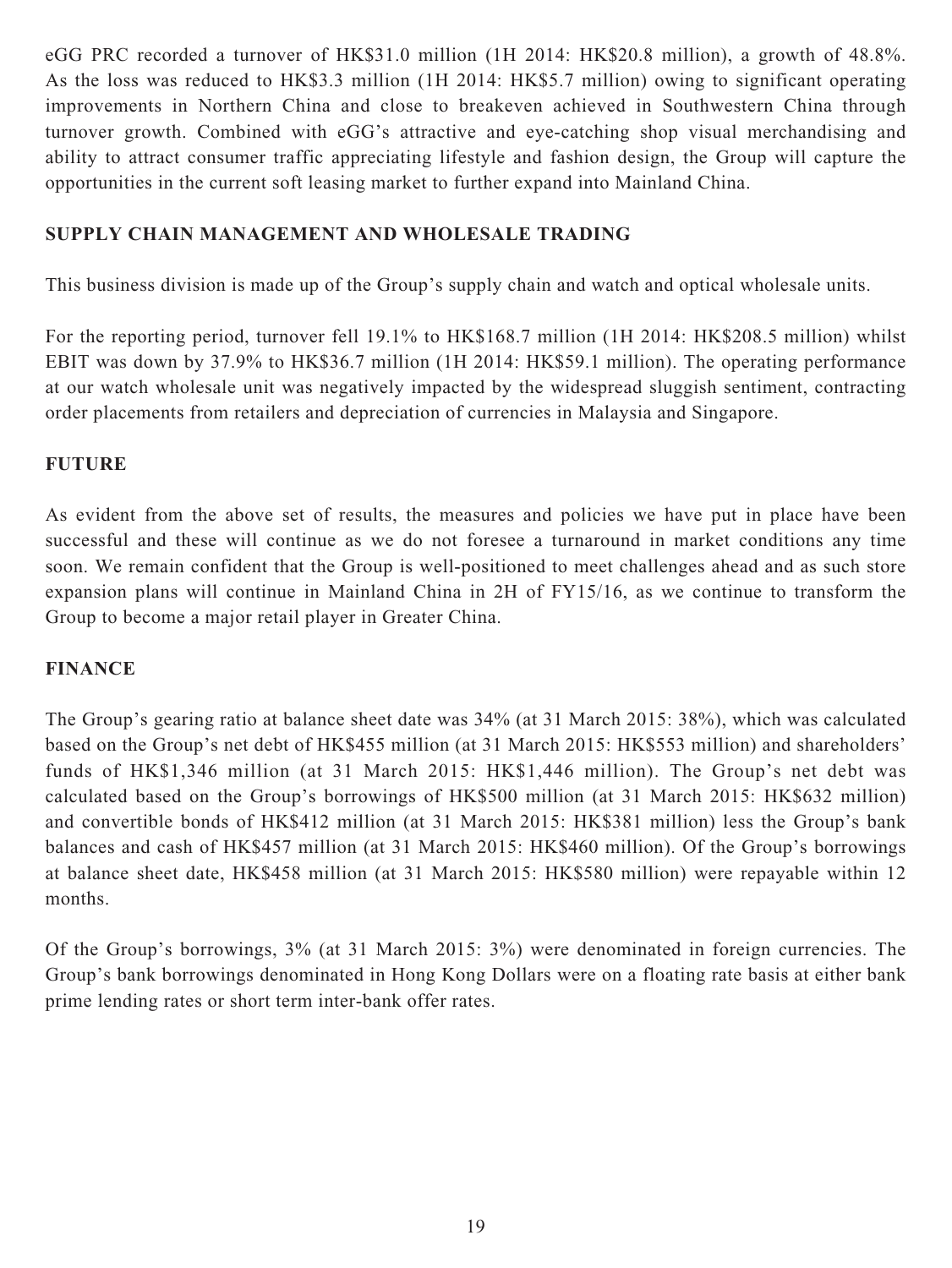The Group does not use any financial instruments for hedging purposes.

The Group does not engage in speculative derivative trading.

As at 30 September 2015, the Group does not have any significant contingent liabilities.

The Group does not have plans for material investments or change of capital assets.

# **CAPITAL STRUCTURE OF THE GROUP**

There was no change in the capital structure of the Group during the period.

# **CHANGES IN THE COMPOSITION OF THE GROUP**

There was no change in the composition of the Group during the period.

# **NUMBER AND REMUNERATION OF EMPLOYEES, REMUNERATION POLICIES, BONUS AND TRAINING SCHEMES**

The Group's remuneration policies are reviewed on a regular basis and remuneration packages are in line with market practices in the relevant countries where the Group operates. As of 30 September 2015, the Group had 3,864 (at 30 September 2014: 3,631) employees.

# **DETAILS OF THE CHARGES ON GROUP ASSETS**

At 30 September 2015, certain of the Group's freehold land and buildings amounting to HK\$284 million (at 31 March 2015: HK\$294 million) were pledged to secure banking facilities granted to the Group.

# **PURCHASE, SALE OR REDEMPTION OF LISTED SECURITIES**

The Company has not redeemed any of its shares during the period. Neither the Company nor any of its subsidiaries has purchased or sold any of the Company's shares during the year.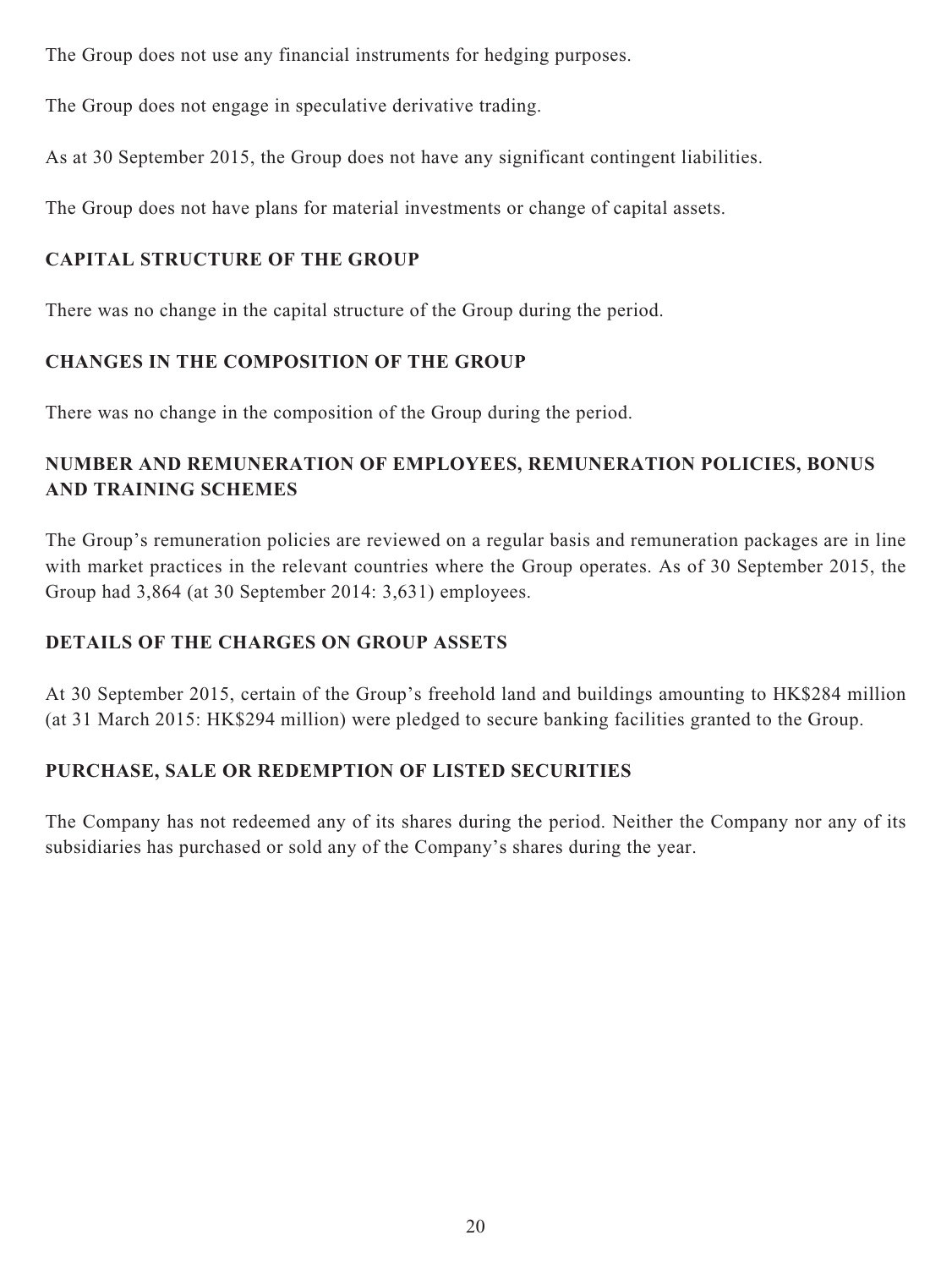## **CORPORATE GOVERNANCE**

During the six months ended 30 September 2015, the Company has complied with the Corporate Governance Code as set out in Appendix 14 of the Rules Governing the Listing of Securities on The Stock Exchange of Hong Kong Limited (the "Code"), except for the following deviations:

## **Code Provision A.2.1**

Under Code Provision A.2.1 of the Code, the roles of chairman and chief executive officer ("CEO") should be separate and should not be performed by the same individual. Under the current organisation structure of the Group, Mr. Joseph C.C. Wong is both Chairman and CEO of the Group. The Board is of the opinion that vesting the roles of both Chairman and CEO in Mr. Joseph C.C. Wong has the benefit of ensuring consistent leadership within the Group thus enabling more effective and efficient strategic planning and execution for the Group. Under this arrangement, the Board also believes that the balance of power and authority will not be compromised and is adequately ensured by the existing Board which comprises experienced and competent individuals with one-third of the Board being independent nonexecutive directors.

## **Code Provision A.4.2**

Under Code Provision A.4.2, every director, including those appointed for a specific term, should be subject to retirement by rotation at least once every three years. Not all directors of the Company retire strictly under Code Provision A.4.2 but in accordance with the Company's Bye-Laws. Bye-Law 110(A) stipulates that one-third of the directors of the Company who have been longest serving in office since their last election, except the Chairman or CEO, shall retire from office by rotation at each annual general meeting.

## **Code Provision B.1.2**

This Code deals with the terms of reference of a remuneration committee. The Company has adopted the terms of reference under Code Provision B.1.2(c)(i) except that the terms of reference do not include reviewing and determining the remuneration packages of senior management.

The Company believes that the remuneration packages of senior management should be the responsibility of the executive directors as they are in a better position to appraise their performance.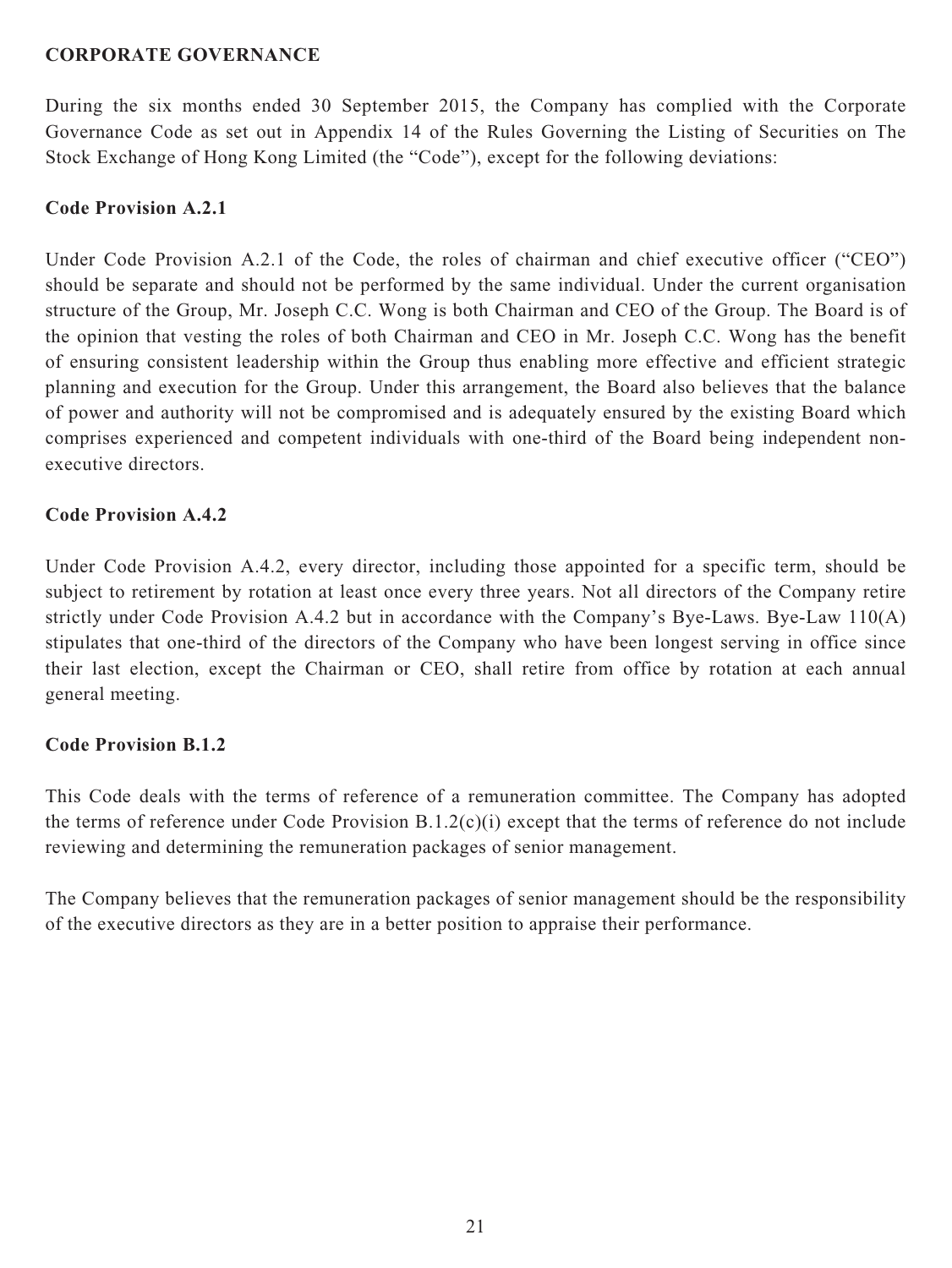## **Audit Committee**

On 23 June 2015 and 23 November 2015, the Audit Committee together with the management of the Company reviewed the effectiveness of the systems of internal control throughout the Group for the six months ended 30 September 2015 and discussed auditing and financial reporting matters including review of the Group's results for the year ended 31 March 2015 and for the six months ended 30 September 2015 respectively before they were presented to the Board of directors for approval. The external auditors met with the Audit Committee on 23 June 2015 to discuss the Group's audit service plan and to review the Group's results for FY14/15 during the meetings.

## **Remuneration Committee**

The Remuneration Committee met on 21 August 2015 to conduct a review on the salaries of the executive directors and determined the annual bonus scheme for FY15/16 for its executive directors.

## **Model Code for Securities Transactions by Directors of Listed Issuers**

The Company has adopted the Model Code for Securities Transactions by Directors of Listed Companies contained in Appendix 10 of the Listing Rules (the "Model Code") as the code of conduct regarding director's securities transactions.

The Company has also made specific enquiry of all its directors to ascertain whether they have complied with or whether there has been any non-compliance with the required standard set out in the Model Code.

All directors complied with the provisions of the Model Code during the six months ended 30 September 2015.